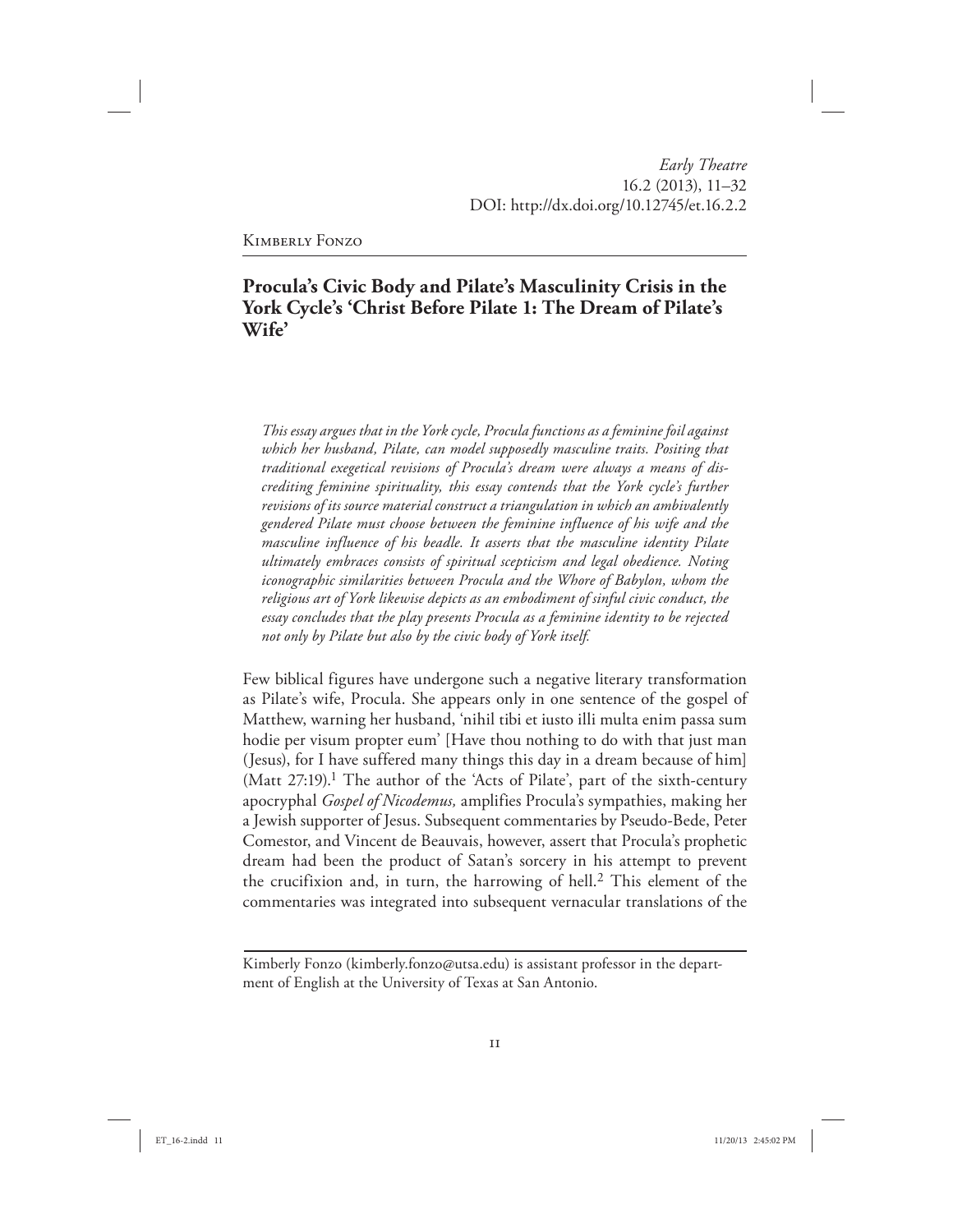*Gospel of Nicodemus*, and thus the once proto-Christian Procula was transformed into an unwitting sorceress and a potential second Eve.

Procula's character undergoes yet another transformation in the York cycle's Tapiters and Couchers' play, 'Christ Before Pilate 1: The Dream of Pilate's Wife'. As in the source material for this play, the Middle English *Stanzaic Gospel of Nicodemus,* Procula is the devil's unwitting prophet, but augmentations of her role in the York cycle make her even more scandalous than before.3 Whereas the Middle English gospel begins with the Jews complaining to Pilate about Jesus's performing miracles on the Sabbath, the York cycle's Tapiters and Couchers' play begins with Pilate and Procula bragging of their power and wealth and discussing their passionate sexual relationship. While the Middle English gospel limits Procula's involvement in the story to her dream, described in less than one stanza, the York cycle's Procula is involved in Christ's trial from the start, when the Beadle enters to announce Jesus's capture and Procula refuses to leave the court. Katie Normington has explained the amplification of Procula's role as an attempt by the anonymous playwright(s) to police feminine conduct. Normington argues that Procula is an upper-class woman who subversively attempts to exit her domestic confinement but whose breaks with decorum — her sexual indiscretion, vanity, and refusal to remain silent — make her tale into more of a cautionary one than an exemplary one for the audience's women.<sup>4</sup>

Scholars have given little attention, however, to the ways in which Procula influences constructions of masculinity within the play. Mervyn James has asserted that the performative rituals of the Corpus Christi festivals such as the York cycle, which honour the body of Christ, also affirm the cohesive identity of the 'social body' of the city.<sup>5</sup> Yet closer readings of the texts performed in the York cycle demonstrate the degree to which they gender as male that imagined social body. Although historians Jeremy Goldberg and Gweno Williams have cast doubt on the longstanding and widespread belief that exclusively male craft guild members performed the York cycle, the fact remains that the vast majority of craft guild members in York and the vast majority of characters portrayed in the York cycle were men.<sup>6</sup> Due to this fact, a great deal of discussion of masculinity in the York cycle has emphasized the absence of women. Ruth Evans has observed that some of the most prominent York pageants, such as the 'Crucifixion' include no speaking female characters whatsoever.7 Christina Fitzgerald has furthermore drawn attention to York pageants' persistent abbreviation of episodes relating to prominent female characters, such as Mary, and their tendency to shift the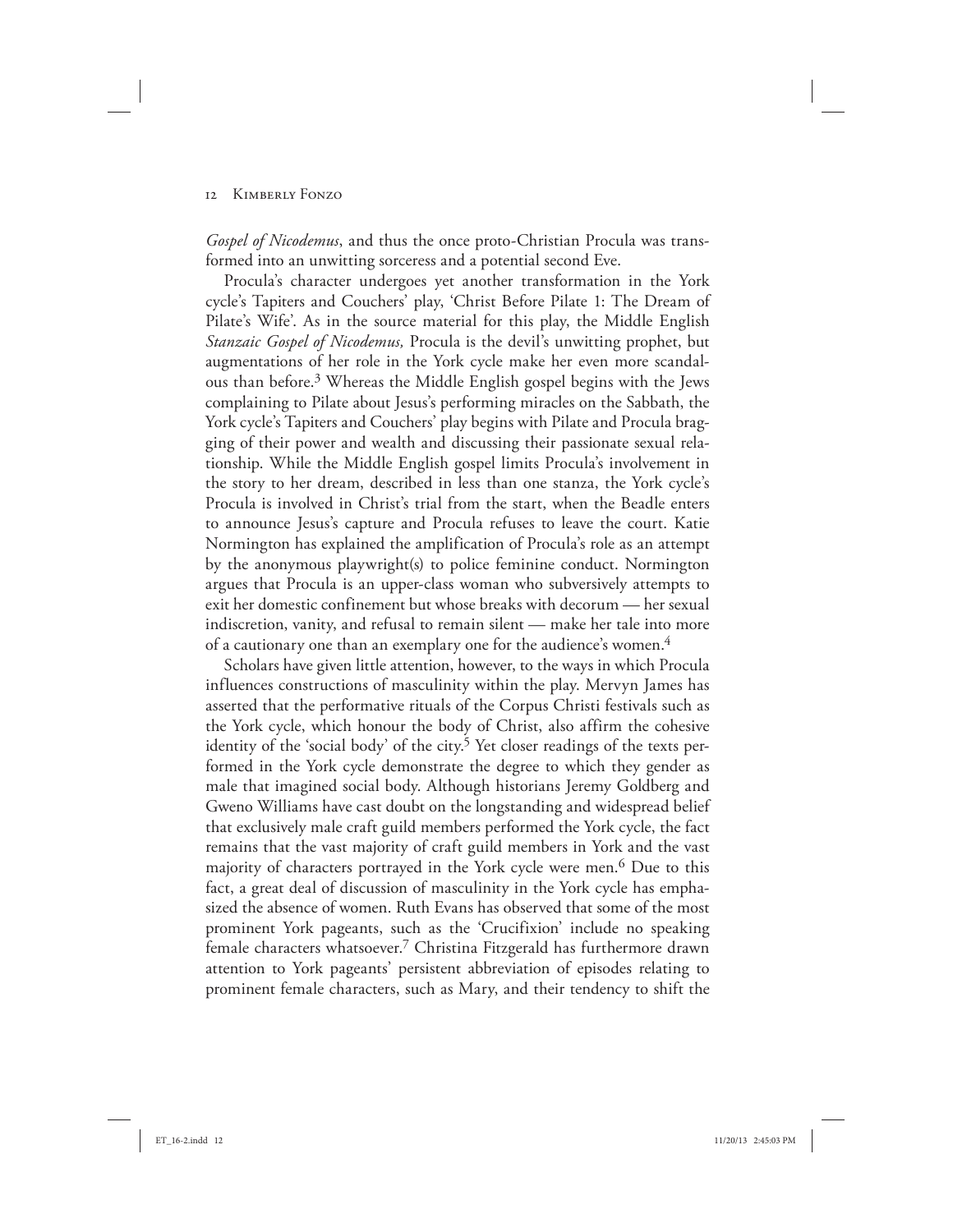focus of episodes traditionally about these female characters to male characters and their interior issues (such as Joseph's reaction to Mary's report of the annunciation).8 Fitzgerald characterizes the York cycle (along with the Chester cycle) as a 'drama of masculinity' that is 'specifically and selfconsciously concerned with the fantasies and anxieties of being male in the urban, mercantile worlds of their performance'.9 Because Fitzgerald's characterization of the York and Chester cycles is based upon observations of feminine exclusion, Fitzgerald herself excludes examination of the roles that female characters such as Procula play in defining civic masculinity. The notable exception is her discussion of Noah's wife's role as a representative of city life in the Chester cycle. Fitzgerald argues that Noah's wife, in refusing to abandon her urban life to obey God's will, is 'distinctly associated with the city'.<sup>10</sup> She is surrounded by carousing gossips who, 'represent the undifferentiated communal body, the "we" from which the cycle's plays and official civic mercantile culture attempt to distinguish and reify the purportedly ordered world of the guilds and their distinct, controllable identities<sup>'11</sup> Procula, left out of Fitzgerald's analysis, functions similarly to Noah's wife as a feminine embodiment of civic excess. She is a foil against which the proto-Christian Beadle can demonstrate masculine ideals of scepticism and legal order, culminating in a conflict in which an ambivalently gendered Pilate is forced to choose between feminine Procula and masculine Beadle. Ultimately, Procula is a female urban body, against which Pilate and the imagined masculine social body of York can define themselves.

#### **The Fall of Procula and the Triumph of Pilate**

Procula's dream is a late addition to the York cycle. The *Ordo Paginarum* of 1415 describes the Tapiters and Couchers' play as consisting of 'Jesus, Pilate, Annas, Cayphas, two councilors, and four Jews accusing Jesus'.12 This play therefore appears to have been rewritten to remove the 'four Jews' and add Procula's dream sometime after 1415 but before 1463–77, when the manuscript of the York plays was compiled. The source material for the Tapiters and Couchers' play, the *Stanzaic Gospel of Nicodemus,* exists in four manuscripts, and it is unclear if any of these was the manuscript that the dramatist of the York cycle used. In fact, C.W. Marx suggests that the dramatist most likely knew the apocryphal gospel from memory.<sup>13</sup> All four of the surviving manuscripts mention Procula's dream, but only two of them (London, BL mss. Cotton Galba E. IX, ff 57v–66v and Harley 4196, ff 206r–15r)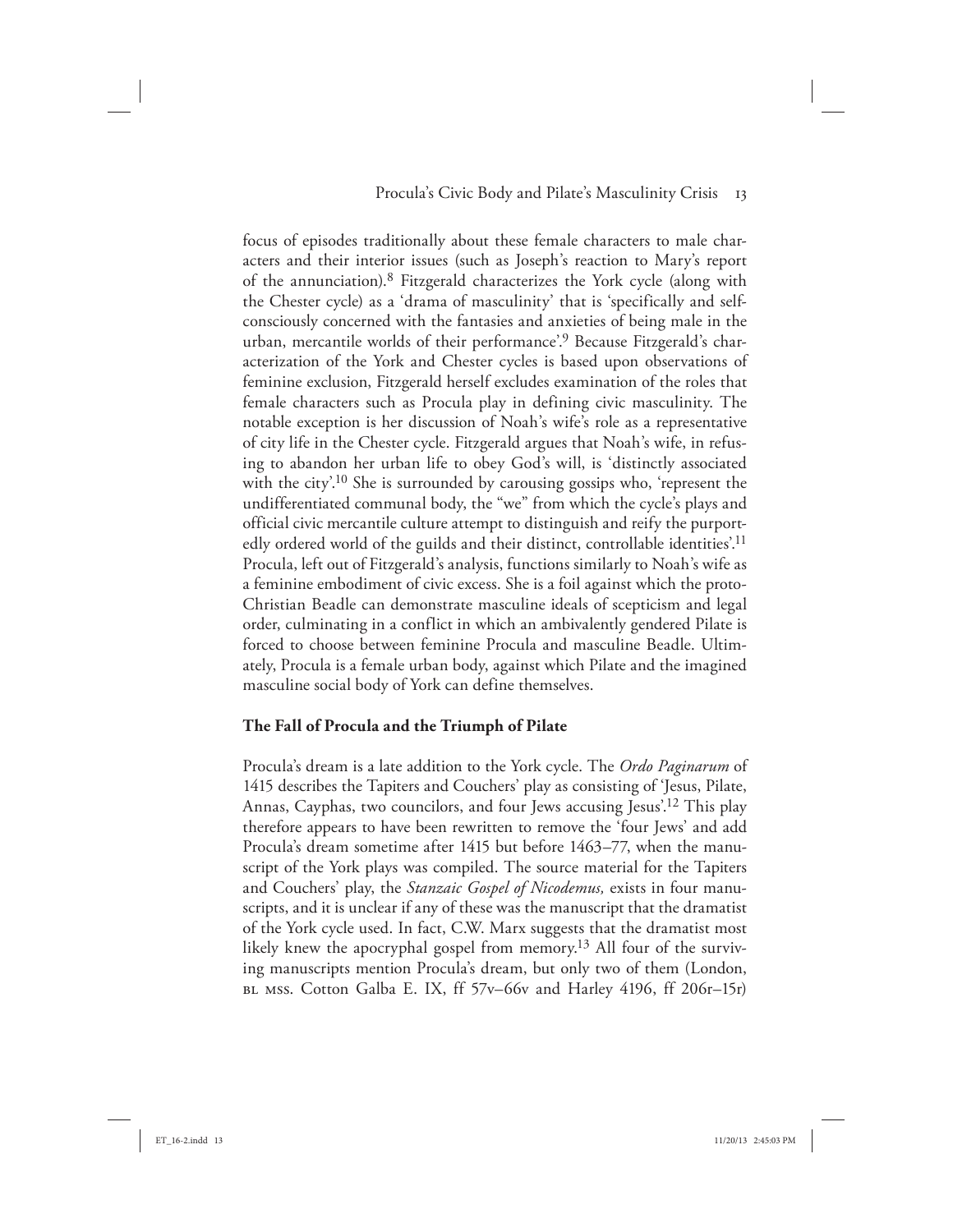contain an extra stanza attributing Procula's dream to the devil.14 Both of these manuscripts were compiled later than the others, in the early fifteenth century. The devil's plan to prevent Christ's crucifixion therefore appears to be a timely addition to both the source material and the play itself. The most obviously topical aspect of the added dream is its commentary on the unreliability of feminine mystical spirituality. The addition of Procula's unreliable dream counterbalances the scrutiny of heresy trial practices depicted in Christ's own trial both by demonstrating the value of rational legal inquiry into spiritual matters and by emphasizing the importance of Christ's conviction to salvation. In this way Procula's episode affirms the authority of the law, allowing Pilate to shine as a model of reason and probity.

The literal demonization of Procula's dream was, from its inception, a project intended to defend the Roman court by discrediting feminine spirituality. In the original, sixth-century Latin version of the *Gospel of Nicodemus,* Procula challenges traditionally male bureaucratic authority. Pilate tells the Jewish elders, 'You know that my wife is pious and prefers to practice Judaism with you … [She] sent to me saying "Have nothing to do with this righteous man. For I have suffered many things because of him by night".<sup>15</sup> Procula never appears in the scene and her warnings soon fade into the background of Jesus's interrogation. As an unwisely ignored righteous Jew, Procula echoes Christ as a doubted holy messenger. Biblical commentators such as Pseudo-Bede, Vincent de Beauvais, and Peter Comestor were the first to dramatically change Procula's role in the crucifixion from proto-Christian sympathizer to the devil's mouthpiece and a new Eve.16 Their re-imagining of Procula's dream was commonplace by the twelfth century, when it appeared in the *Glossa Ordinaria:*

Nunc demum diabolus intelligens per Christum se spolia amissurum, sicut primum per mulierem mortem intulit; ita modo per mulierem vult Christum de manibus Iudeorum liberare, ne per mortem ejus mortis amittat imperium.

[Now the devil, realizing that through Christ he would lose his spoils, just as at first he had brought death to the world through woman, now through a woman wished to free Christ of the hands of the Jews, lest through the death of Christ, he, the devil, lose the power of death.]<sup>17</sup>

This perspective on Procula's dream emphasizes the spiritual value of the crucifixion rather than the unjustness of the Roman court by depicting a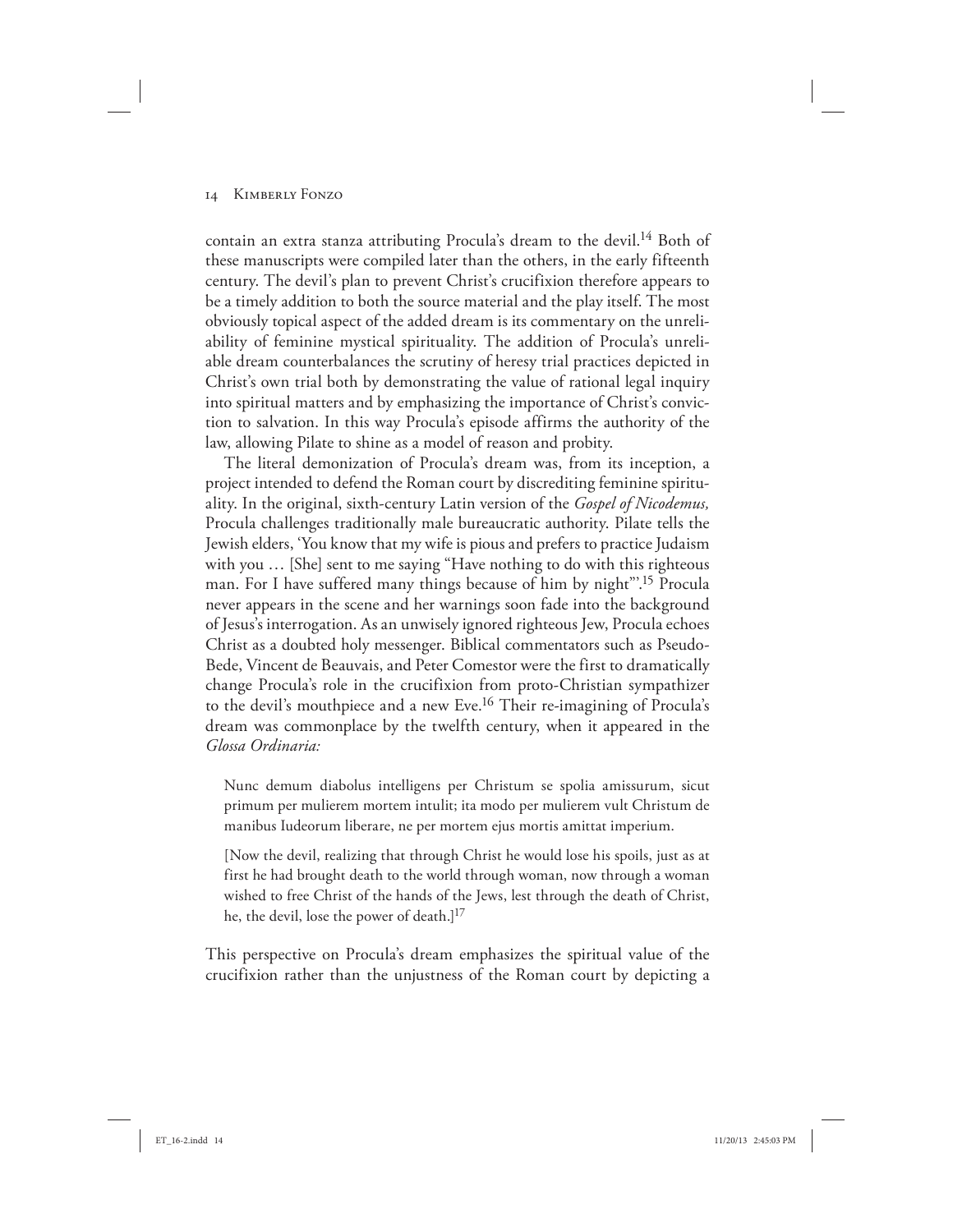foiled devil, frustrated at the prospects of Christ's conviction. This reading shifts the villainy away from Pilate, whose execution of Jesus enables salvation, and towards Procula, whose hapless attempts to prevent his crucifixion are nearly catastrophic. The commentary makes the connection between Eve and Procula clear by describing how the devil 'at first had brought death to the world through woman'. This description makes the devil's choice to deceive Procula appear to be a tactical one, based on supposedly inherent feminine weakness and persuasiveness, which had previously contributed to his success in the garden of Eden. In this way, misogynistic assumptions of feminine gullibility enabled a reinvention of the character of Procula and the recuperation of the Roman court, which, in the years after the writing of the *Gospel of Nicodemus,* had become the seat of Christian authority.

As Ruth Nisse has noted, the York cycle's Procula can be seen as a representative female visionary whose story 'probe[s] the uncertainties that attend even the divine visions granted to canonized saints'.18 Women's visions garnered a great deal of attention and controversy in the early fifteenth century, primarily because of the prominent mystics Bridget of Sweden and Catherine of Siena, who were critics of the Avignon papacy. By 1400, a Middle English translation of Bridget's *Revelaciones* circulated widely through England, and even works by controversial mystics such as Marguerite Porete found their way into Carthusian volumes dedicated to feminine spirituality.<sup>19</sup> Not only were female visionaries' works circulating; some visionaries, such as Margery Kempe, were travelling to York themselves. With this surge in popularity of female mystics also came a great deal of suspicion and anxiety with respect to their spiritual authority. When Pope Boniface IX canonized Bridget of Sweden at the international Council of Constance in 1415, Jean Gerson famously protested, stressing the importance of scrutinizing women's visions:

Omnis doctrina mulierum, maxime solemnis verbo seu scripto, reputanda est suspecta, nisi prius fuerit…et multo amplius quam doctrina virorum. Cur ita? Patet ratio, quia lex communis nec qualiscumque sed divina tales arcet. Quare? quia levius seductibiles, quia pertinacius seductrices, quia non constat eas esse sapientiae divinae cognitrices.

[Every teaching of women, especially that expressed in solemn word or writing, is to be held suspect, unless it has been diligently examined, and much more than the teaching of men. Why? The reason is clear; because not only ordinary but divine law forbids such things. Why? Because women are too easily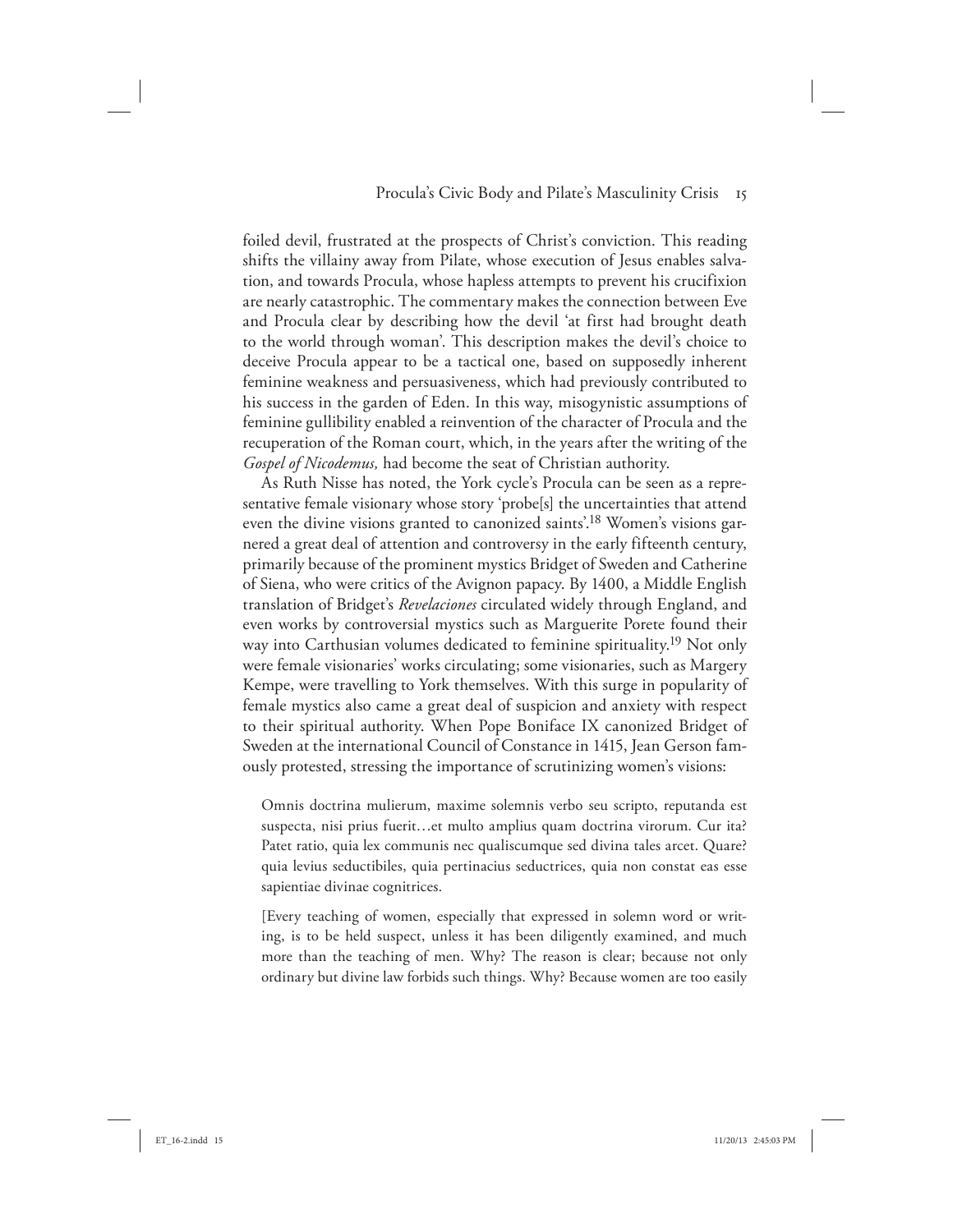seduced, because they are too obstinately seducers, because it is not fitting that they should be knowers of divine wisdom.]<sup>20</sup>

Gerson's reasons for distrusting women clearly evoke the example of Eve as an easily seduced and seducing spiritual influence. Once transformed into a second Eve by exegetical readings, Procula is the perfect example of the kind of woman that Gerson fears — a would-be visionary who has been tricked by the devil and must be properly examined or simply ignored lest she damn all of humanity through her own folly.

Nisse claims that Procula's dream illustrates the futility of *discretio spiritum* because Pilate is 'unable to discern the truth' from it.<sup>21</sup> While the implied unreliability of women's visions is apparent in the Procula episode, Nisse unnecessarily associates Pilate's evaluation of Procula's dream with official clerical processes of discernment and too hastily declares Pilate's evaluation to be a failure. In fact, the York cycle's Pilate never attempts to discern the truth of Procula's dream. Spiritual discernment was thought to be a divinely inspired skill — what Gerson had called 'a gift from the Holy Spirit' — not just any judge's method of inquiry.<sup>22</sup> The York cycle's Pilate does not engage Procula's dream for a moment. He instead resolves that 'soth schulde be sought' (30.297) and quickly moves on to consider the more concrete testimony of Jesus himself.<sup>23</sup> In this way, Pilate acts in accordance with Christ's advice to Bridget of Sweden in *Revelaciones.* This text, like numerous other works about mystics, devotes a great deal of discussion to the unreliability of visions in order to emphasize Bridget's own orthodoxy. Christ warns Bridget not to 'lay [visions] to heart but ponder them and study them with your wise spiritual friends, or else dismiss them and shut them out of your heart as if you had not seen them'.24 This advice ensures the orthodoxy of visions by offering the option of ignoring those that are difficult to discern, and this option is precisely Pilate's course of action.

In the context of fifteenth-century York, Pilate's choice to ignore the vision would have been the most politically prudent one. After the time of Henry IV's usurpation, political prophecies proliferated to such an extent in York that the archbishop of Canterbury, the chancellor of England, and Henry IV himself ordered the York Minster clergy to formally interrogate any visions that were preached in the city in 1406.25 Just after this enforced campaign, Archbishop Arundel enacted his anti-Wycliffite *Constitutions* in 1407 and 1409, which also required the questioning of suspected heretics, including visionaries who did not necessarily identify or qualify as Lollards. As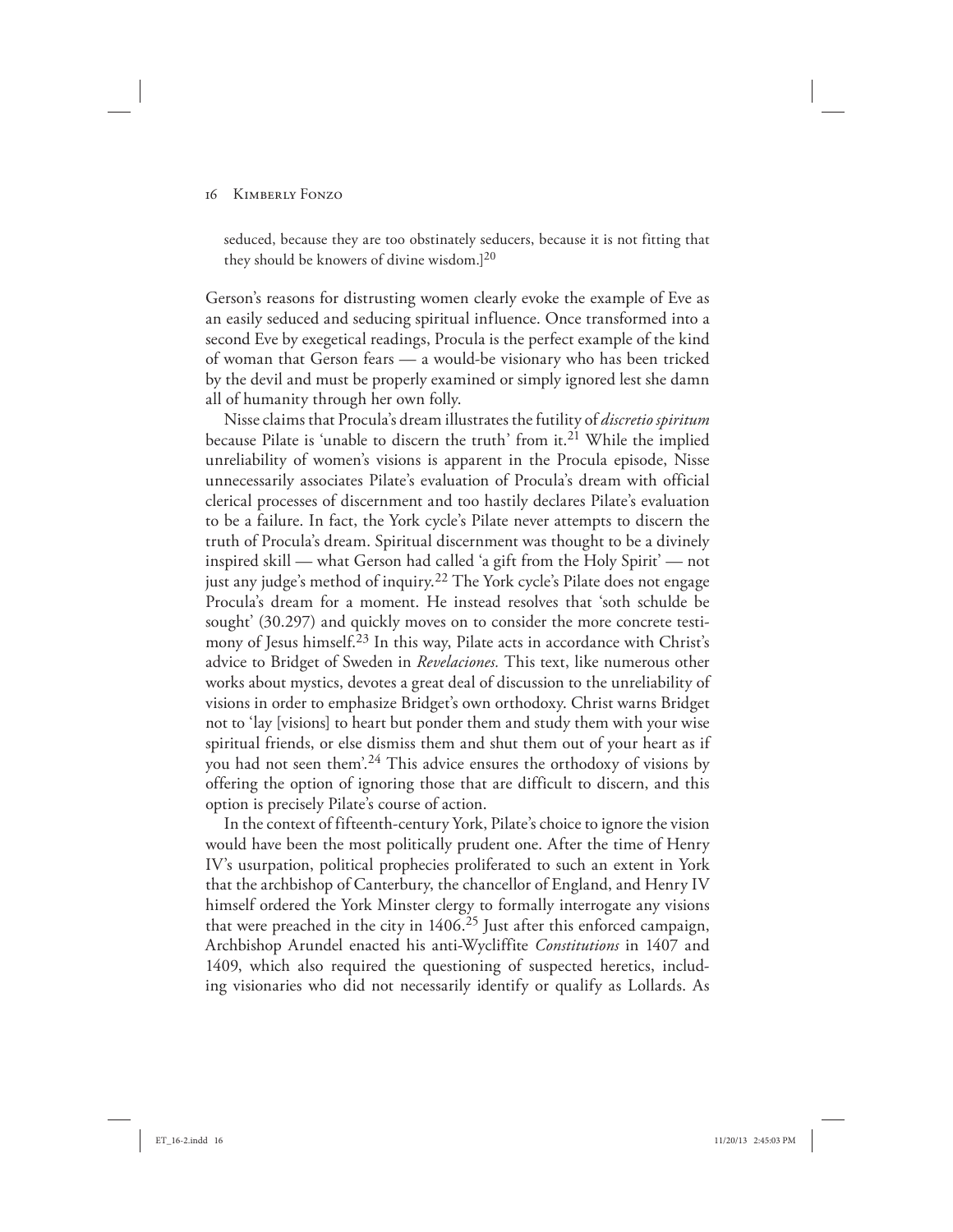Katherine Kerby-Fulton has observed, 'The emphasis on official validation at York Minster, especially from 1406 onward, also sheds a little unexpected light on suspicions of Margery Kempe in York, and why she was hauled before the bishop there'.26 The officials of York knew that visions could be powerful political and theological tools in the hands of their allies or their enemies and that prophecies not strategically approved by local church officials were best ignored or suppressed. Procula's episode in the York cycle does, as Nisse argues, cast aspersion on the credibility of feminine, visionary spiritual authority, but it also gives Pilate the chance to model ideal attributes of legal probity in his handling of his wife's dream.

The York cycle dramatist goes to great lengths to transform Pilate into a model of scepticism, deviating significantly from the play's source material. In the Harley and Cotton manuscripts of the *Stanzaic Gospel of Nicodemus,* the detail of the devil inspiring Procula's dream appears only in one added stanza. The rest of the work, including Pilate's response to the dream, remains the same in these versions as it does in earlier versions. Pilate is 'amayed' (30.201) by his wife's dream and says to the Jews, 'Yhe wregh him [Jesus] wrangwisly' (204). Pilate's sympathetic response to his wife contrasts his faith with the Jews' doubts in Christ. In this way, the *Stanzaic Gospel* mitigates Pilate's fault in Jesus's execution by making him appear to believe in Christ's innocence. In the manuscripts containing the extra stanza attributing Procula's dream to the devil, Pilate's belief in his wife no longer seems so virtuous. Not only is she a potential second Eve, but he is a potential second Adam, dangerously swayed by his wife's opinion. In distinctly differing from its source text and altering Pilate's reaction to Procula's dream, 'Christ Before Pilate 1: The Dream of Pilate's Wife' transforms Pilate into a sceptical Adam whose unwillingness to listen to his wife is the very virtue that prevents humankind's eternal damnation. Procula's revised story thus aids in extolling the very quality that it once aided in disparaging, doubt.

The pageant's depiction of Pilate's scepticism casts a positive light on the judicial process in a play that otherwise casts aspersion upon the legal system, particularly in its relation to spiritual matters. As Elza Tiner, Pamela King, and Sarah Beckwith have all noted, Cayphas and Annas's malicious prosecution tactics depicted in Jesus's trials draw attention to abuses of justice common in fifteenth-century York.27 In realistically depicting courtroom corruption, the York cycle's treatment of Christ's trial was bound to resonate with a variety of contemporary cases. As more potential heretics began to be questioned and persecuted in York as a result of Archbishop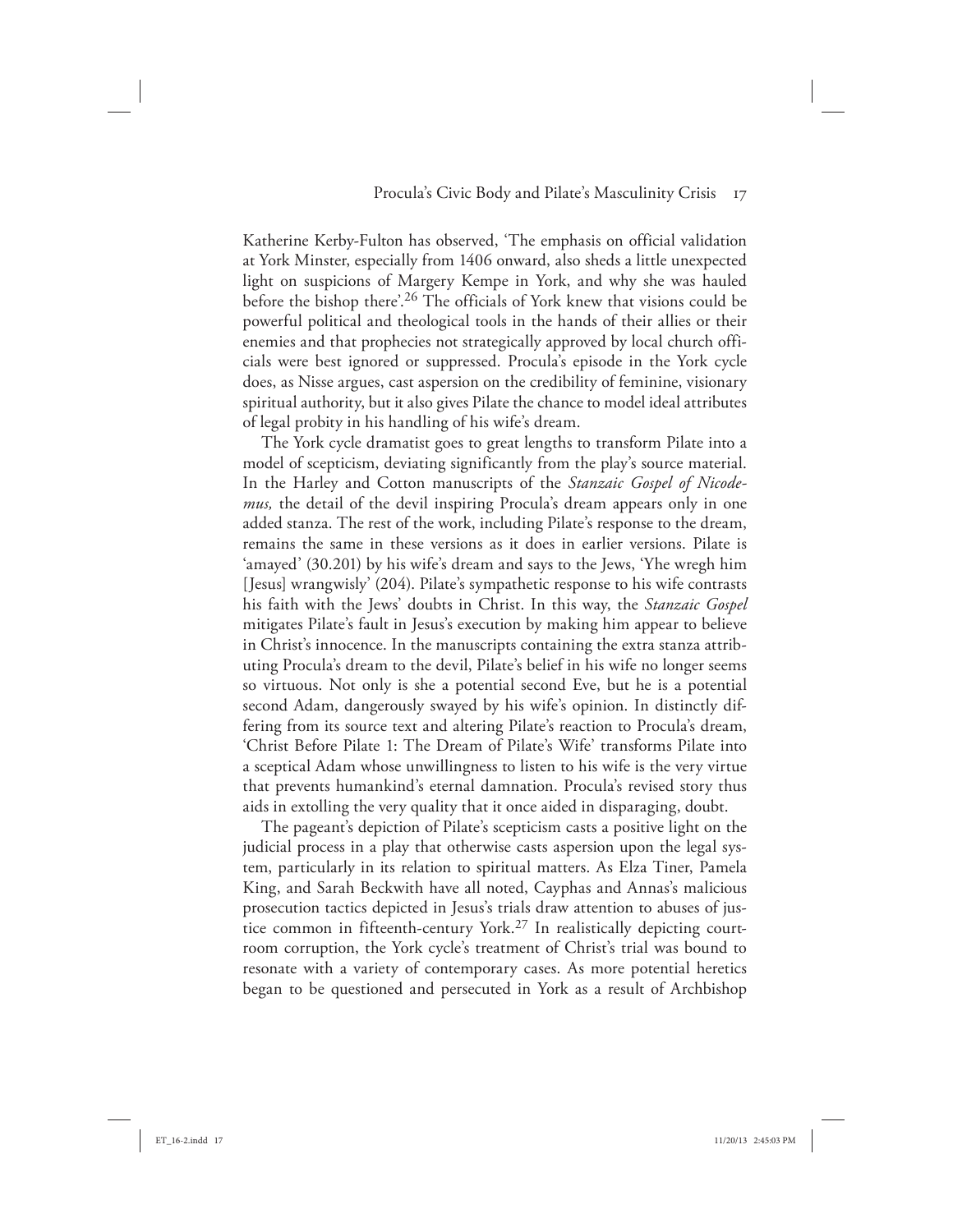Arundel's *Constitutions,* the similarity between the contemporary legal process designed to convict heretics and the Roman legal process that convicted Christ would have been difficult to ignore. Olga Horner has noted that the scenario of an accused heretic (Christ) being tried by a lay official (Pilate) at the urging of the religious officials (Cayphus and Annas) would have been familiar to early fifteenth-century York audiences.<sup>28</sup> The circumstances of Jesus's legal case make Pilate potentially comparable with a variety of reallife public officials in York. Religious officials could not judge and prosecute cases whose penalty was execution, and they therefore depended upon civic authorities to condemn Lollards and other presumed heretics. This natural association is problematic in that it potentially creates sympathy for the heretics themselves and casts doubt upon the legal process that condemns them. In adding the example of Pilate's sceptical treatment of Procula's dream, the play counteracts these sympathies and doubts by demonstrating the danger of false spiritual accounts, affirming the ability of judges to handle spiritual matters rationally, and emphasizing the ultimate importance of Jesus's own conviction. The stakes of the dream make it extraordinarily clear that Pilate's eventual decision to condemn Christ is the one that God intends, making Jesus's trial a necessary one rather than an unfair one. Pilate's treatment of the dream does not simply affirm obedience to the law; the dialogue among Pilate, Procula, and the Beadle, which begins the play, introduces the value of legal obedience in an episode that is entirely the invention of the York cycle playwright(s). The episode makes use of Pilate's own contradictory folkloric history to represent him as a conflicted character, torn between feminine excess and masculine responsibility.

# **A Man Divided**

In Pilate's first monologue of 'Christ Before Pilate 1', he gives the origin of his name, claiming that it stems from a combination of his mother's name, 'Pila' and his father's name, 'Atus'. This name's origin draws attention to the popular apocryphal tradition of Pilate's life related in *The Golden Legend,* among other sources.29 In this story, Pilate is the illegitimate child of King Atus and a miller's daughter, Pila. The jealous Pilate murders his legitimate half-brother along with the heir to the throne of France. The split etymology of Pilate's name, drawn from one noble male parent and one lowly female parent, reflects his dual identity — not just in ancestry but also in his character's folk tradition. Arnold Williams has distinguished what he calls legends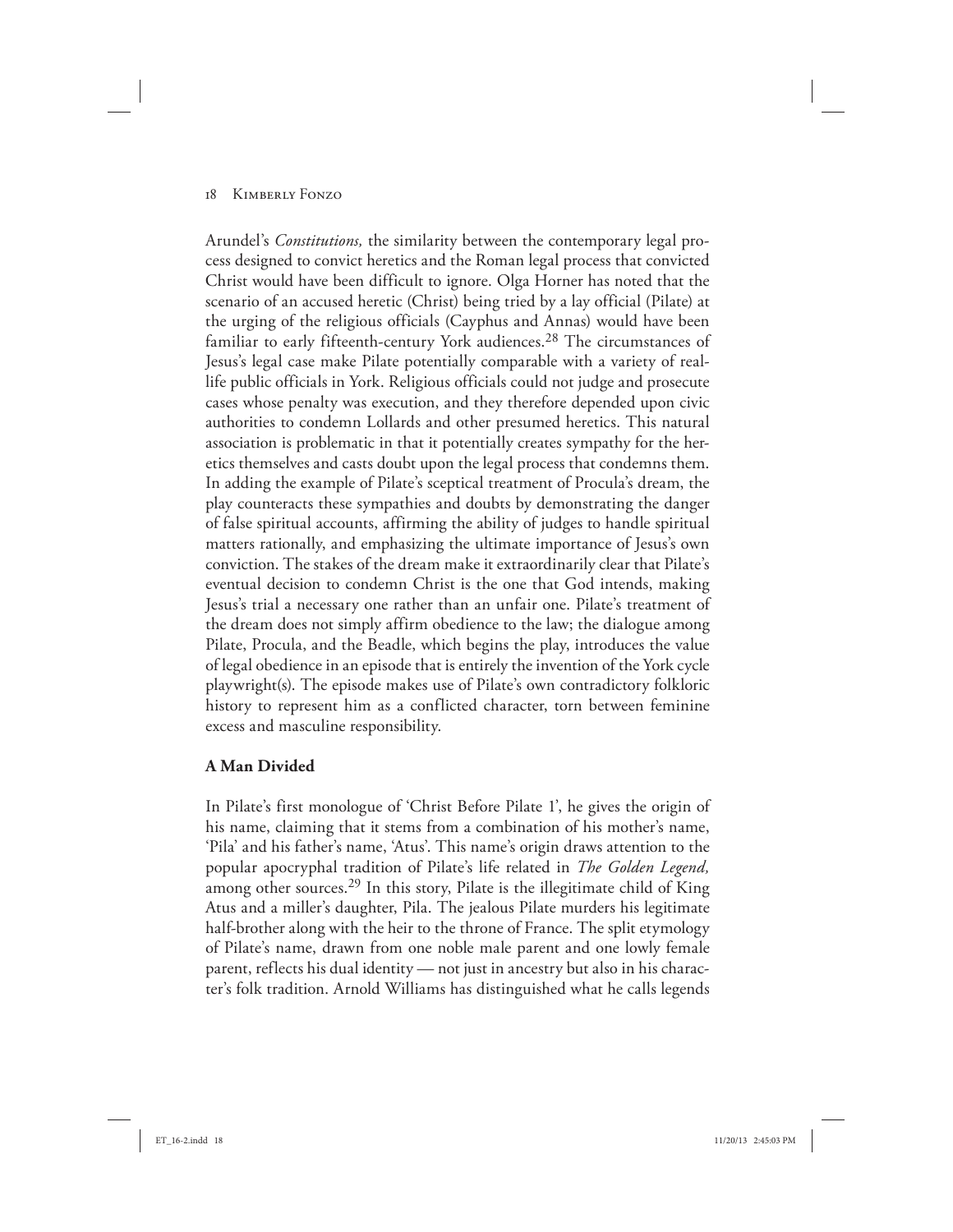of the 'evil' Pilate, which depict him as a former criminal and tragic villain, from the legends of the 'good' Pilate, which attempt to justify or mitigate his decision to execute Christ.<sup>30</sup> Williams argues that the York cycle's Pilate is 'caught between two interpretations of Pilate's character, a good and an evil', whereas the Towneley play consistently depicts Pilate as entirely bad.<sup>31</sup> The York cycle dramatist is not simply inconsistent but rather exploits and employs the contradictory traditions of Pilate's character in a rather sophisticated and self-conscious way. Beginning the play with this interpolation from a separate Pilate tradition speaks not only to the conflicted nature of the character but to the audience's potentially conflicted expectations for the cycle's Pilate, based on their own knowledge of the historical folkloric figure. Is he the murderous, heartless bureaucrat who condemned Christ to suffer a brutal death, or is he the sympathetic, contrite judge whose actions indirectly allowed for the salvation of mankind? The Tapiters and Couchers' play acknowledges and exploits both bad and good Pilate traditions to present the character as an example to the audience in a kind of civic psychomachia. Pilate is torn between the negative influence of his wife and the positive influence of his beadle.

Initially, Procula's vanity and sensuality seem to gain influence over her conflicted husband. In the opening scene, Pilate's masculinity is in a crisis due to his uxoriousness. The play begins with parallel speeches of Pilate and Procula, which are wholly the invention of the playwright(s) of the York cycle. Just as Pilate introduces himself, 'Pilate I am, proued a prince of grete pride / I was putte into Pounce þe pepill to presse' (30.19–20), so Procula introduces herself, 'I am dame precious Percula, of prynces þe prise, / Wiffe to ser Pilate here, prince withouten pere' (37–8). Both Procula and her husband praise themselves and each other excessively. He announces to the crowd that his wife is 'So seemly, loo, certayne scho schewys' (27), and she brags of

my countenaunce so comly and clere. The coloure of my corse is full clere And in richess of robis I am rayed.  $(40-2)$ 

She praises Pilate as the 'demar of dampnacion' (30), an ironic choice of words that highlights the couple's lack of humility, since God is the true judge of damnation. The couple's mutual admiration is also highly sexual. When Pilate asks Procula for a kiss, she responds obediently, 'To fulfille youre forward my fayre lorde I am fayne' (50), but after kissing her, Pilate uses similar words, declaring,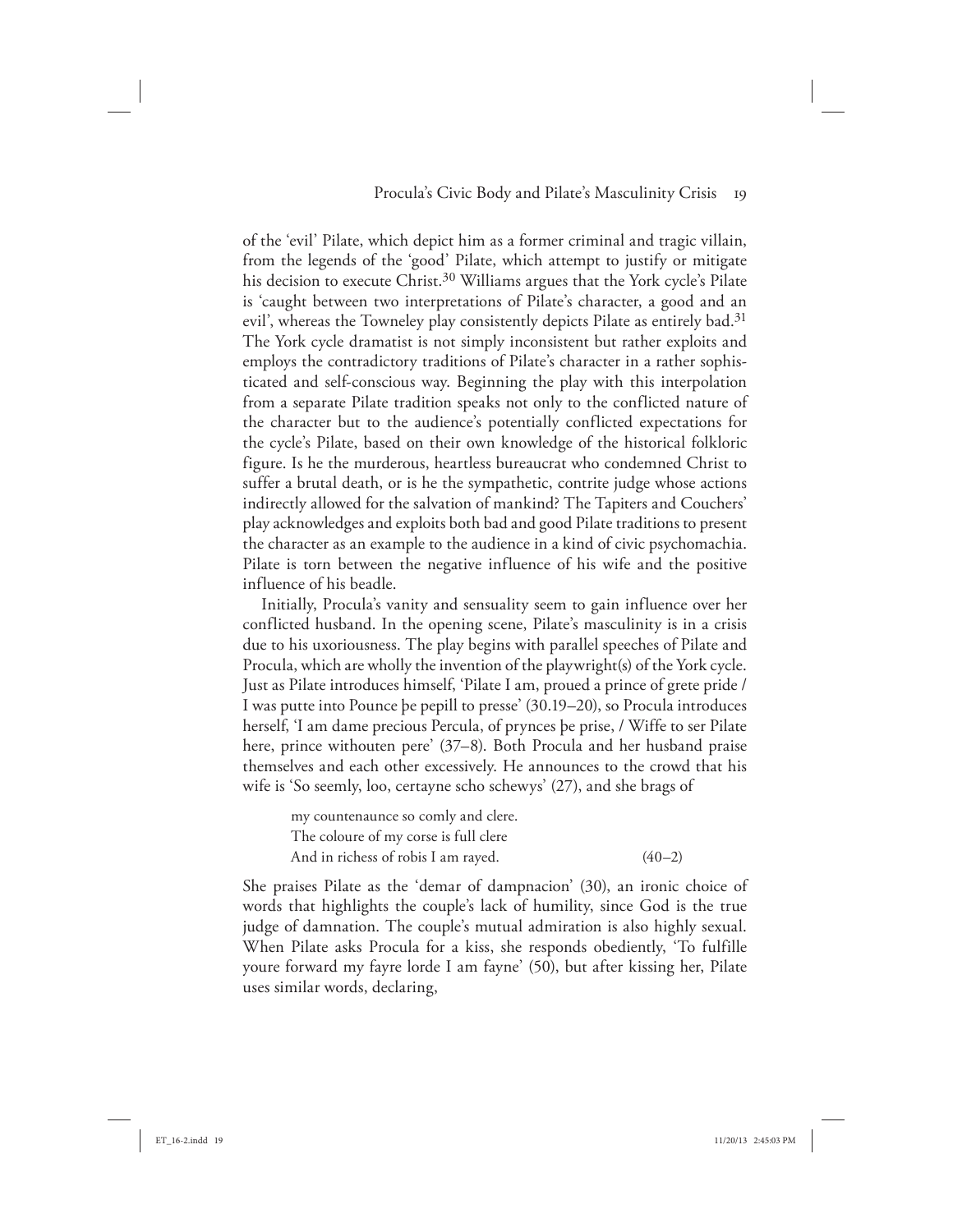Howe, howe, felawys! Nowe in faith I am fayne Of theis lippis so loffely are lappid In bedde is full buxhome and bayne. (50–2)

Just as Procula is 'fayne', meaning both eager and obedient, toward her husband, so too is Pilate 'fayne' toward her. In this scene, Pilate resembles Erec, of Chrétien de Troyes's Arthurian tale *Erec and Enide,* who has grown slack in his knightly responsibilities because he is busy making love to his wife Enide.32 The Beadle's subsequent urgent pleas that Pilate attend to the court highlight the ways in which Pilate and Procula's vanity, sensuality, and idleness prevent Pilate from doing his job.

The character of the Beadle is an invention of the play's source text, the *Stanzaic Gospel of Nicodemus.* In the original, sixth-century, Latin *Gospel of Nicodemus,* a woman named Beatrice tries to explain how Jesus's cloak healed her, but the Jews silence her by arguing, 'We have a law not to permit a woman to give testimony'.33 Like Procula, she is an unjustly ignored, silenced woman who functions as a double for Christ as he stands trial in corrupt Roman and Jewish courts. In depicting Jesus's sympathetic followers as silenced women, the gospel emphasizes Christ's role as a political outsider. The *Stanzaic Gospel* strategically replaces the figure of Beatrice with Pilate's beadle — a masculine, bureaucratic proto-Christian. Like Beatrice, the beadle also witnessed Jesus's entry into Jerusalem and testifies to this, undercutting the doubt of the Jewish elders with his own statement of belief. The Jews take issue with the beadle's testimony, arguing, 'þare carpyng þare no thing þou knew, / we lay our heuedes in wed; / Ierusalem langage es Hebrew'.34 The Jewish leaders doubt the testimony of the beadle because he is Roman and therefore supposedly unable to understand the Hebrew that he claims to have heard. Their refusal to listen to his testimony echoes their refusal to listen to Beatrice's testimony in the original apocryphal gospel, except that the Jews dismiss the beadle because he is a Roman whereas they dismissed Beatrice because she was a woman. In this way, the beadle functions as a precocious Christian, foreshadowing how Romans, rather than Jews, would eventually become God's elect. The text does not give this character a name but only refers to him as the 'bedel', a word which meant, 'One who makes announcements or carries messages and performs other services on the authority of a lord, court, guild, etc.; herald, town crier, summoner'.<sup>35</sup> As the *Middle English Dictionary* notes, however, the word can also take on the theological meaning of, 'A messenger or delegate (of God); also, precursor (of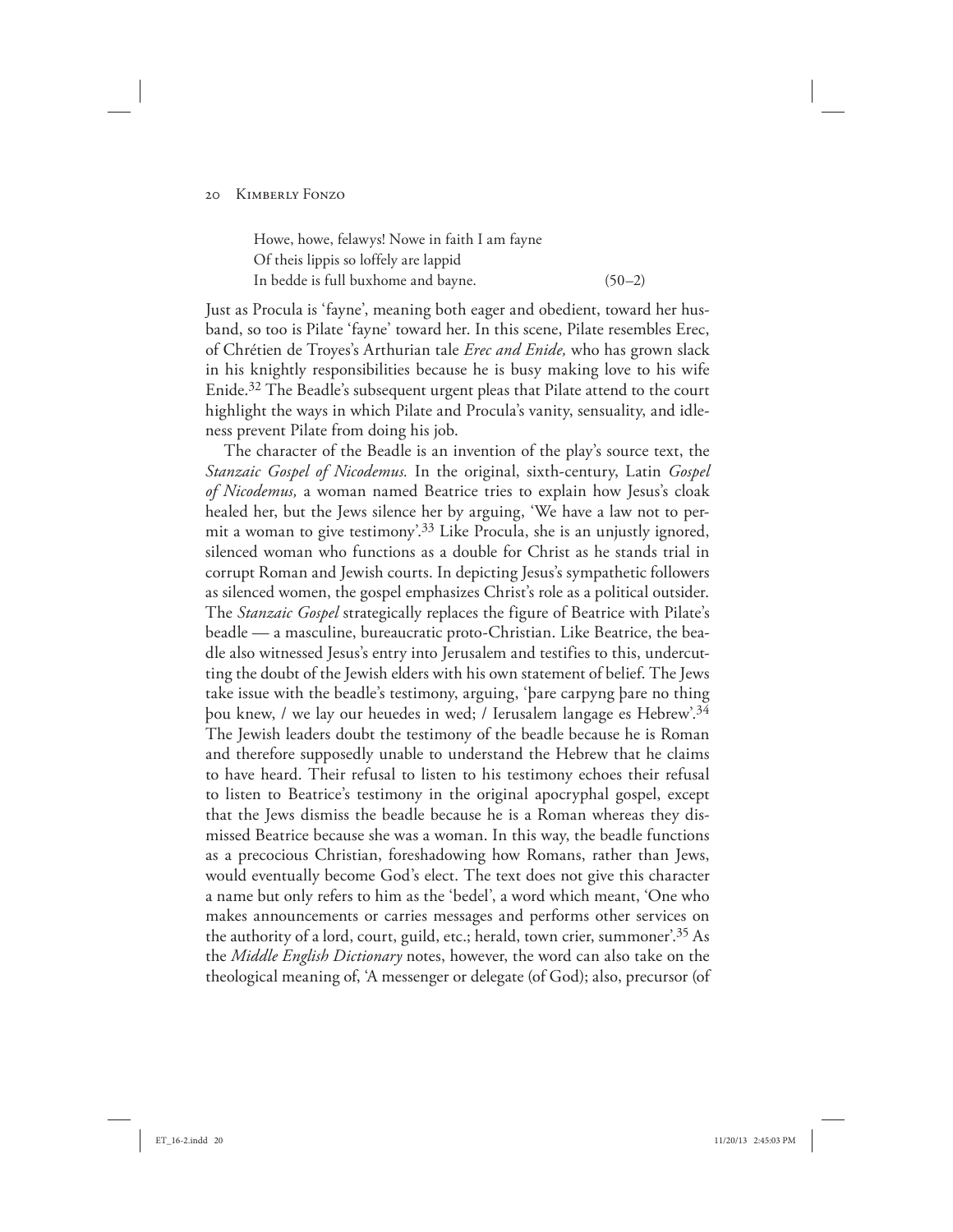Christ)', and it functions to this day as a name for lay church officials in England.36 The anonymous author of the *Stanzaic Gospel* strategically selected the figure of Pilate's herald, the beadle, to play the role of Christ's herald the man who announces his divinity to those who have not yet heard the news. The original proto-Christian witnesses of the gospel, Procula and Beatrice, were outsiders to governmental and bureaucratic culture because they were women, but the beadle, although subordinate and full of humility, is very much a part of that culture (in part thanks to his masculinity). His profession, which defines his role in the Roman political court, also defines his role in spiritual salvation.

The York cycle further develops this function of the beadle as an internal, bureaucratic model of Christianity by making him an opposite masculine influence on Pilate in contrast with the feminine Procula. When the humble Beadle reminds Pilate of his legal duties, saying, 'I beseke you my souerayne, assent to my sawes, / As ye are gentill juger and justice of Jewes' (30.57–8), Procula immediately sets herself up as the Beadle's rival, mocking him: 'Do herke how þou, javell, jangill of Jewes. / Why, go bette horosonne boy, when I bidde þe' (59–60). Procula clearly views Pilate's judicial title more as a status symbol than a genuine indicator of legal obligation, and her repeated disparaging names for the Beadle — 'javell', 'horosonne', and, just after, 'carle' (63), evoke his lower status, revealing that she thinks of him as a servant, bound to her authority rather than the law's authority. When Procula chastises him for interrupting her time with Pilate, the Beadle insists, 'Madame, I do but þat diewe is' (61). His respect for the law is apparent, as he admiringly refers to Pilate as 'o leder of lawis' (55). Procula complains of him to Pilate: 'Loo lorde, þis ladde with his laws!' (69), to which Pilate responds, 'Yha luffe, he knawis all oure custome, / I knawe well …' (71–2). This exchange establishes the Beadle from the very start as a legal stickler and a hard worker — an utterly opposite influence on Pilate.

Pilate must choose between his homosocial legal obligations and his heterosexual marital obligations when the Beadle presses the issue of the curfew. The Beadle continues to harp on laws, reminding Procula that, 'Itt is noȝt leeffull for my lady by the lawe of this lande / In dome for to dwelle fro þe day waxe ought dymme' (30.83–4). He is referring to a curfew, which, although not relevant to any historical accounts of Pilate's court, would have been familiar to citizens of fifteenth-century York. Officials imposed curfews in large towns in order to prevent crime, so people who did not retire to their homes for the evening had to give law enforcement a reasonable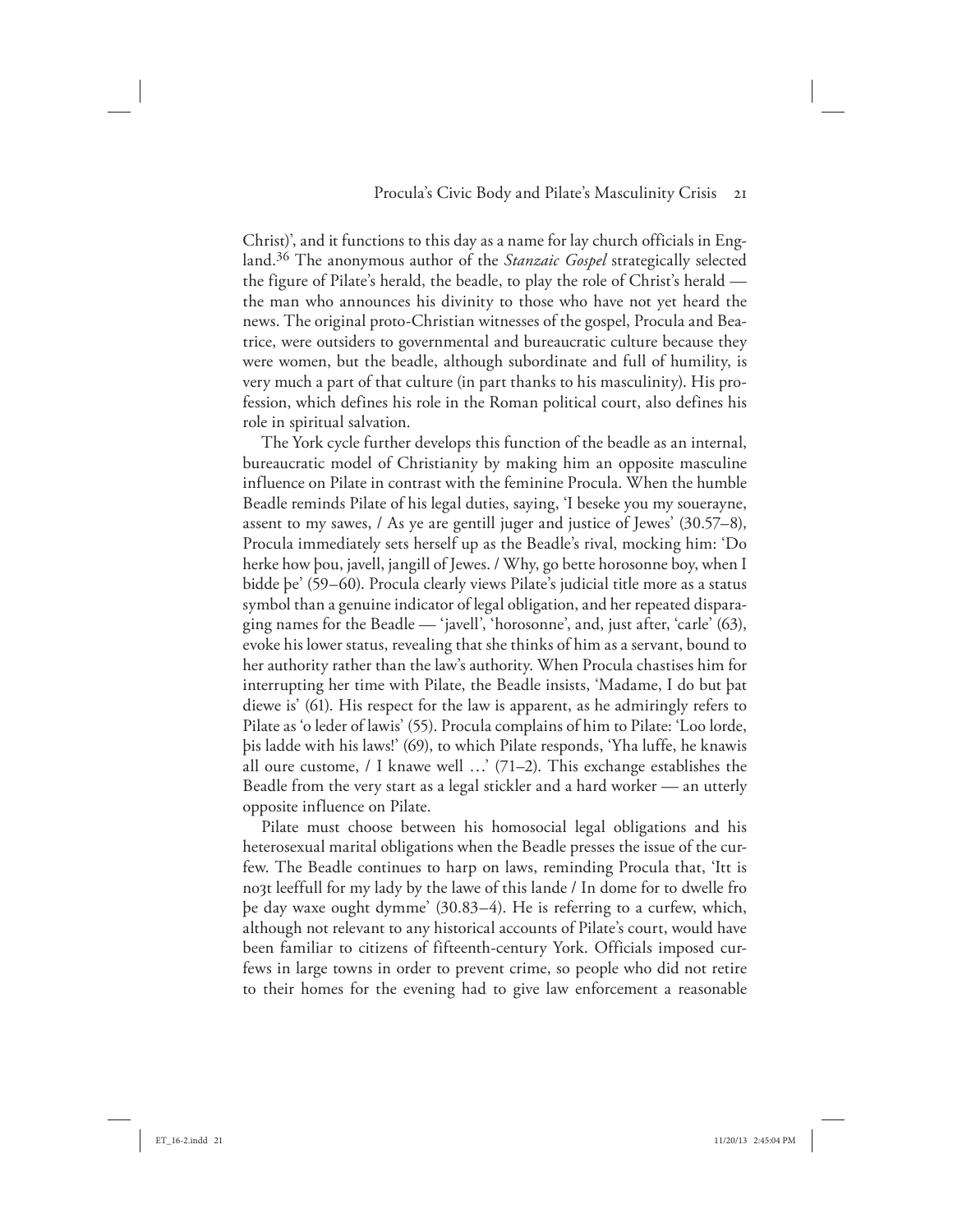excuse — namely important business to which they were attending.<sup>37</sup> Pilate and the Beadle can remain at the court because they must attend to Jesus's trial, but Procula, who has no legal jurisdiction, must return home for the evening. Whereas the play's source material, the *Stanzaic Gospel of Nicodemus,* describes only the day of the trial and refers to Procula's dream as having occurred in the past tense, the play begins the scene the evening before the trial. This change gives the audience the chance to see the devil approach Procula, and of course gives the Tapiters and Couchers the chance to make use of their wares onstage. The addition of this evening scene between Pilate and his wife also gives the Beadle the chance to put the female character in her place — the home.<sup>38</sup> As a woman, Procula has no official business in the male-dominated court. Pilate, caught between his passion for his wife and his respect for the law, ultimately chooses the law, reasoning, 'Look þis renke has vs redde als right is' (89). In this way, the pageant casts Pilate's two conflicting allegiances against each other — his decadent lifestyle, represented by his wife, and his legal office, represented by his male employee.

As a character who is antithetical to Procula, the Beadle serves as a role model for ideal civic and masculine conduct within the York cycle. Ruth Mazo Karras has demonstrated that medieval texts construct masculinity in opposition to a variety of categories, such as childhood and animalism, but they most frequently define manhood as that which is not womanly.<sup>39</sup> Procula emphasizes her synonymy with all of womankind, saying, 'All welle of all womanhede I am' (30.39) and 'All ladise we coveyte þan bothe to be kyssid and clappid' (54). The Beadle's laudable masculinity is all the more apparent when contrasted with Procula's dangerous femininity. While Procula is obstinate, the Beadle is obedient. Procula is reluctant to obey the town curfew until Pilate insists, 'Nowe wife, þan ye blithely be buskand' (86) and quiets her with a glass of wine, saying, 'Nowe drynke madame to deth all þis dynne' (101). Conversely, the Beadle is extraordinarily dutiful both to Pilate and the law. His 'rules are rules' attitude toward Procula's observation of the curfew extends even to his attitude toward Christ. He tells Jesus, 'þe juges and þe Jewes hase me enioyned / To bringe þe before þam even bounden as þou arte' (308–9). The Beadle remains faithful to his office, delivering Jesus to the court, bound, but he also worships the son of God by praying and bowing to him. The Beadle's strict adherence to the law is, as Procula's dream illustrates, precisely what is necessary to ensure that Jesus's crucifixion and humanity's resulting salvation will occur. The devil has attempted to prevent Christ's death, so the Beadle's legal devotion within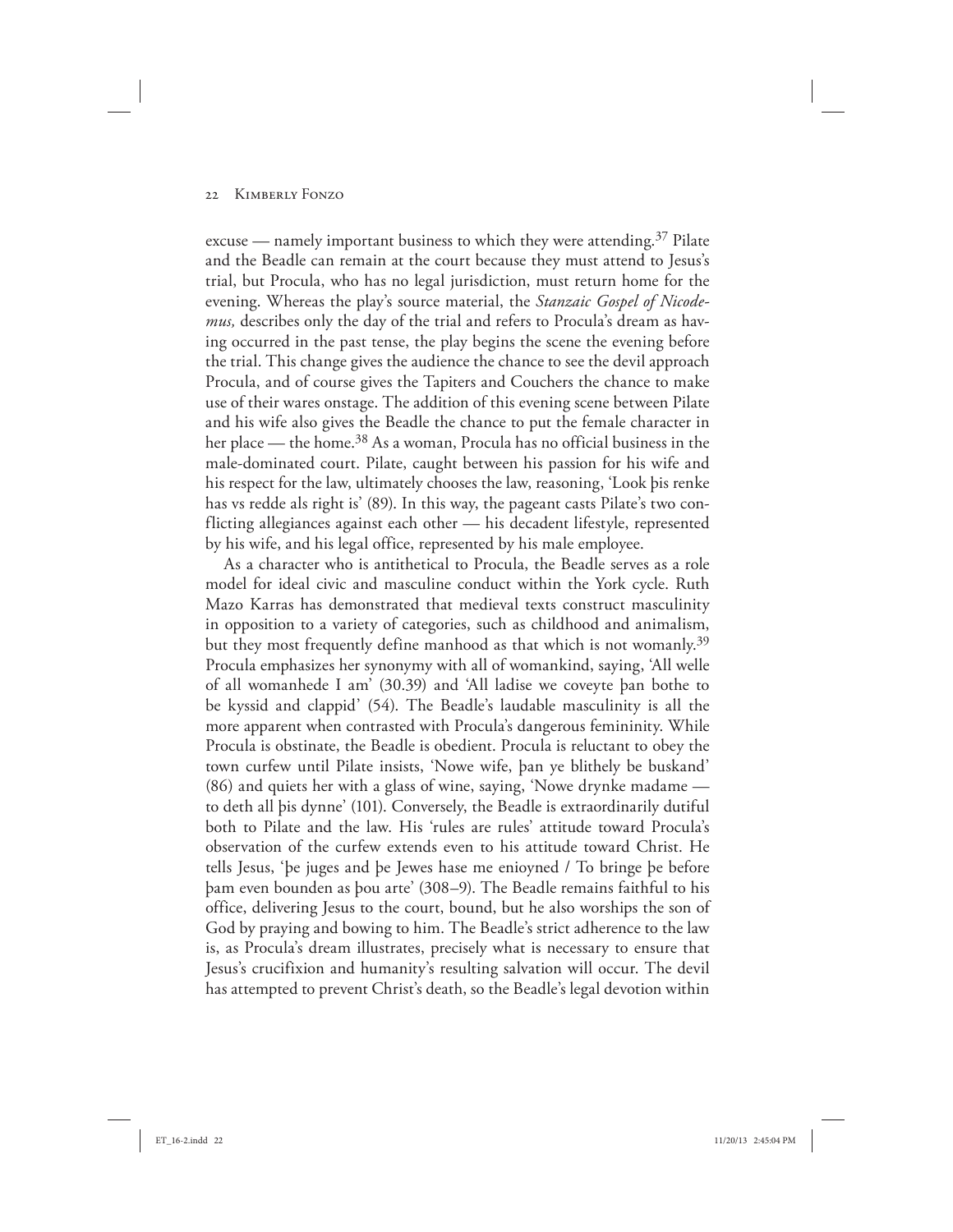the trial that will condemn Christ is, in this light, a virtue, particularly when coupled with his genuine faith in Christ's divinity. In obeying Pilate's orders, he declares, 'I am boxsom and blithe to your blee' (249). The Beadle's choice of the word 'boxsom' is one associated with a wife's responsiveness to her husband's desires, as Pilate earlier brags of Procula that she 'In bedde is full buxhome and byne' (52) and pleads with her to 'blithely be buskand' (86). While Procula may be obedient and willing in bed, the Beadle is obedient and willing in Pilate's court. He is an alternative and superior helpmate for Pilate, whom the Beadle encourages to make the proper and lawful decisions. In subordinating himself, the Beadle is not emasculated. As Fitzgerald notes, in other York pageants such as 'Abraham and Isaac' and 'Sacrifice of Cain and Abel', personal sacrifice and obedience mark the passage into manhood and characterize masculinity.<sup>40</sup> The Beadle's homosocial deference demonstrates his dedication to the rule of the court, a court from whose proceedings Procula is excluded by virtue of her sex.

The Beadle not only models the masculine virtue of obedience to the law but also that of shrewd scepticism. Procula shows how easily the devil can seduce her when she describes how

All naked þis nyght as I napped With tene and with trayne was I trapped With a sweuene bat swifty me swapped. (30.186–8)

The added detail of her sleeping in the nude makes the scene read like a romantic seduction — one in which she is completely vulnerable. When she describes how she was 'swapped' or overtaken in bed, it sounds as if she were describing a love affair, or perhaps a rape, rather than a dream. In this way, her presumably vulnerable feminine body signifies her presumably vulnerable feminine mind and spirit. Through her seduction, Procula becomes a false prophet, reporting a dream that she believes to be divinely inspired. The Beadle's legal counsel, on the other hand, is cautious and genuinely prophetic. When asking Pilate to dismiss his wife, he warns him:

My seniour, will ye see nowe þe sonne in youre sight, For his stately strengh he stemmys in his stremys? Behalde ovir youre hede how he heldis for hight And glydis to þe grounde with his glitterand glemys. To þe grounde he gois with his bemys And þe nyght is neghand anone.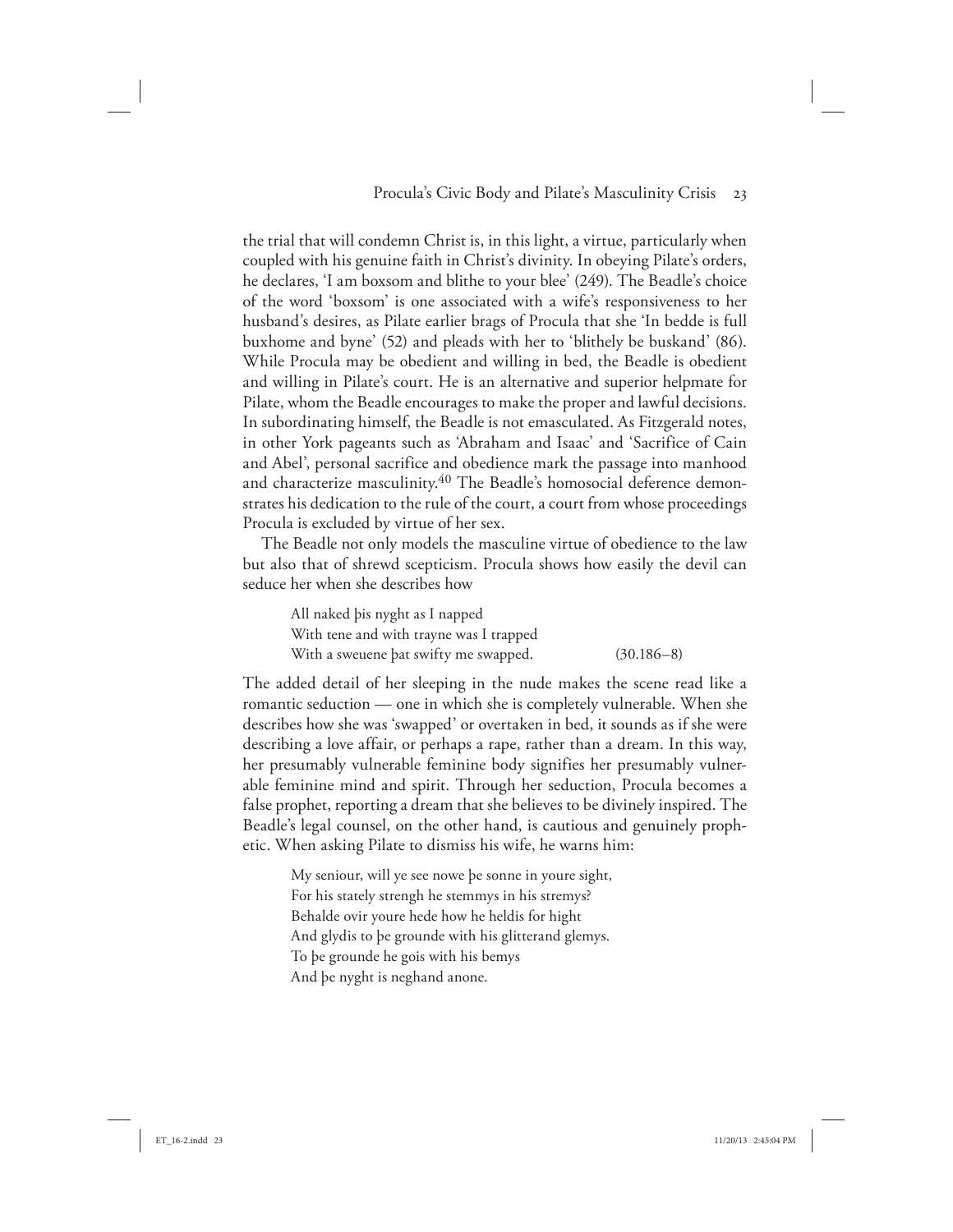Yhe may deme aftir no dremys, But late my lady here with all hir light lemys Wightely go wende till hir wone. (73–81)

The Beadle's description of the 'sonne' which will be cast 'to þe grounde' also foreshadows Pilate's business with the trial of Jesus, wherein the son of God will be condemned to execution. For this trial, Pilate must have his wits about him. The Beadle shrewdly reminds him to 'deme aftir no dremys', anticipating the deceptive dream that Procula will have and characterizing her influence over Pilate as a sort of deceptive dream itself, warning him to send her home. The Beadle, unlike Procula, is aware of the potential dangers of dreaming and seduction, particularly when they distract one from legal matters of the state. Pilate does indeed follow the Beadle's advice in the subsequent episode, dismissing Procula's dream as inadmissible evidence.

Once Pilate has banished his wife's seductive influence, he has the critical distance to ignore her dream. The N-Town plays, on the other hand, uniquely stage Procula's presence and, in the process, emphasize Pilate's fault. The N-Town Procula, according to the stage directions, enters 'makyn a rewly [pitiable] noyse, coming and rennyng of the schaffald. And her shert and her kyrtyl (gown) in her hand, and sche shal come beforn Pylat leke (like) a mad woman'.<sup>41</sup> Her frenzied and frightened state contrasts with her sober and accurate warnings to her husband: 'Yf thu jewge hym to be dede, / Thu art dampnyd withowtyn ende!' (31.60–1) and 'The Jewys, thei wole begyle thee / And put on thee all the trespace' (30.72–3). The tone of the N-Town Procula's warning is pure panic, and her concern for her husband's fate highlights Pilate's personal tragedy, which casts him as a legal pawn of the Jewish leaders. The N-Town Pilate's calm response to her frenzy emphasizes his lack of concern. He soothingly quiets her, saying, 'Gramercy, myn wyf, forevyr ye be trewe. / Youre cowncel is good, and evyr hath be' (74–5), and then suggesting that she return to her room to sew. As Katie Normington has noted, the N-Town Pilate, like the York Pilate, confines his wife to her domestic space.<sup>42</sup> Yet the main contrast in the scene is not between the woman of the house and the man of the law; it is between a panicked wife and an unconcerned husband. This interchange takes place slightly later in the course of events than it does in the York cycle. Jesus has already been before Pilate once, and Pilate has sent his case to Herod, who he believes will resolve the matter without involving Roman authorities. Procula's dire warnings of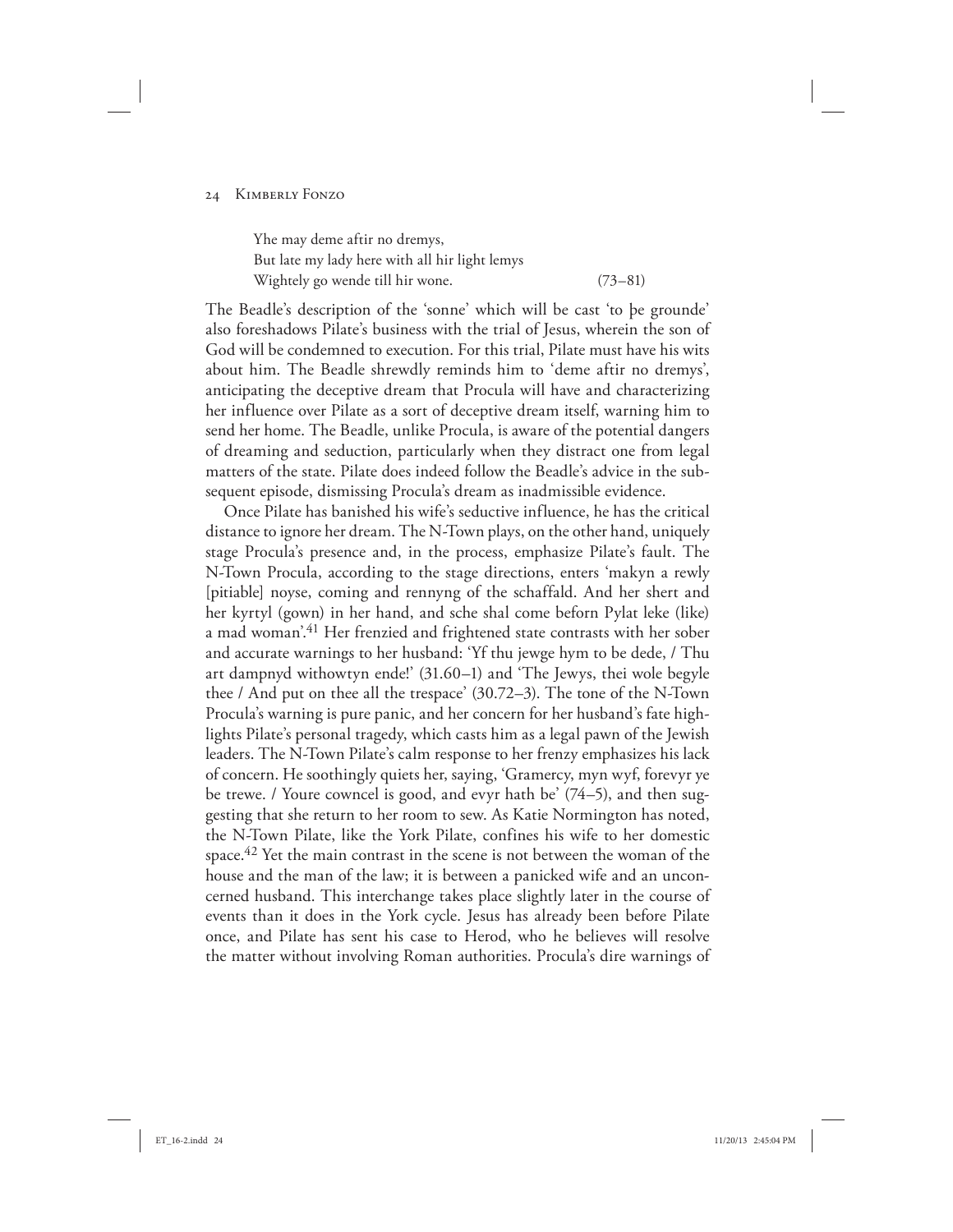Pilate's doomed future indicate that he should be concerned, but he fails to notice.

The York cycle Procula's report of her dream is more of a seduction than a frenzy. Both she and her son, whom she sends to deliver the message to Pilate, describe her as being 'al nakid' (33.186, 285) and 'swapped' (188, 287). The night-time setting of the play and Pilate's passionate relationship with Procula seem to indicate that had Pilate remained in bed with his wife rather than sleeping separately from her, Procula might have seduced him just as the devil seduced her. In confining her seductive influence to the separate domestic space and safely napping under the guard of the Beadle in the courtroom, Pilate gives himself the critical distance that he needs. While the son's report of Procula's dream mentions 'dread of vengeaunce' (290), it does not emphasize Pilate's personal fate as a pawn of the Jews or a damned man. The prediction does not even make it clear that Pilate will, in fact, be damned for his decision. The son instead emphasizes Jesus's innocence, calling him 'þe just man þe Jewes will vndo' (288) — a prediction which is true but which will ultimately result in salvation. Pilate does not believe the dream to be false, as the N-Town Pilate seems to do, but rather decides to maintain scepticism and pursue further, more concrete evidence. In staging the dream as a thwarted seduction, spatially interrupted by the holy Beadle, the play makes Pilate's unwillingness to believe the dream a personal triumph.

## **The Seductive City and the Resistant Man**

Katie Normington has discussed Procula as a negative model for the conduct of aristocratic women — an example of a woman who attempts to rebel from domestic confinement and obedience only to fail and discredit herself in the process as vain and lecherous. Yet Procula functions as a negative example for masculine conduct as well because she is the embodiment of seductive vice. Procula's obvious vices — her sexuality, her drunkenness, and her vanity are those which negatively influence her husband and leave both of them vulnerable to the devil. Seduction is Procula's primary method of distracting Pilate from his duties. The pageant establishes Procula's sexual appetite when she shares a passionate kiss with Pilate, making him 'fayne / Of theis lippis so loffely' (30.50–1), unwilling at first to leave her side to perform his duties in court. Her ability to intoxicate Pilate amplifies her seductive powers. He clearly overindulges with Procula. To cheer her as she goes home, or perhaps simply to quiet her, Pilate shares wine with his wife, telling her, 'Ye schall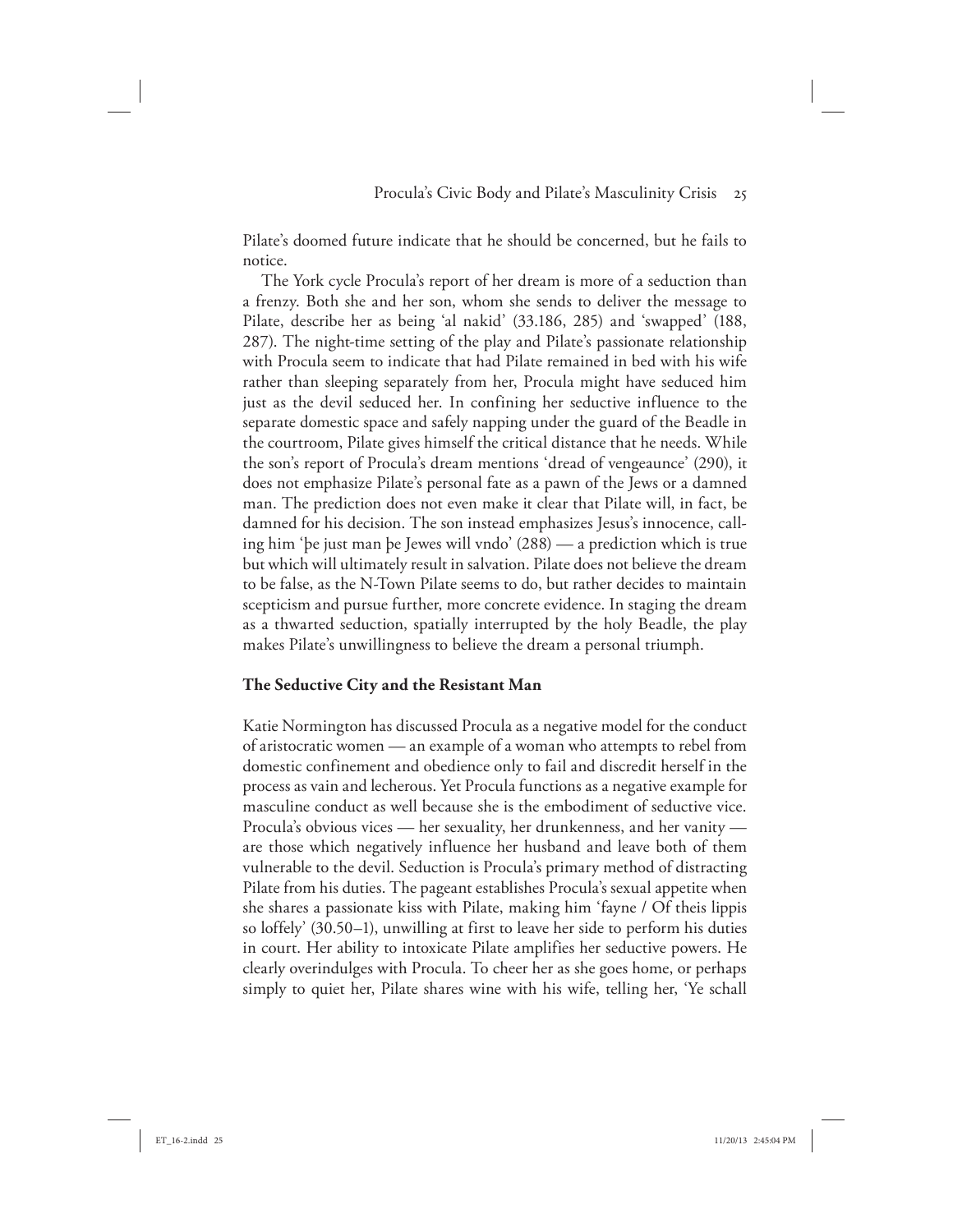wende forthe with wynne when þat зe haue wette yowe … Come seemly, beside me, and sette yowe' (94–6). When the Beadle advises that Procula retire in observance of the curfew, he remarks, 'For scho may stakir in þe street but scho stalworthely stande' (85). The Beadle alludes to Procula's tendency to totter home in a drunken condition, indicating that her excessive consumption of wine is a regular occurrence. Pilate has clearly been imbibing with his wife, as he explains to the Beadle that he is so heavy because, 'I haue wette me with wyne' (135). Procula's vanity likewise seems to have rubbed off on her husband. As she brags, 'in richess of robis I am rayed' (42), he asks the Beadle, 'loke I be rychely arrayed' (128). The devil does not even attempt to appeal to Procula's sympathy for Jesus's innocence but instead warns, 'Youre strife and youre strenghe schal be stroyed, / Youre richesse schal be refte you þat is rude' (173–4). She is afraid of her dream because the things most precious to her, her status and money, have been threatened. Procula's vices threaten to overcome Pilate entirely as the devil attempts to seduce Pilate indirectly through his wife.

These specific amplifications of Procula's character — her sexual appetite, her thirst for wine, her vanity, and her ability to distract a man in power give her a great deal in common with the Book of Revelation's Whore of Babylon, 'cum qua fornicati sunt reges terrae et inebriati sunt qui inhabitant terram de vino prostitutionis eius' [with whom the kings of the earth have committed fornication. And they who inhabit the earth have been made drunk with the wine of her whoredom] (Rev. 17:2). This similarity is not to say that Procula is a deliberate type of the Whore, but that the dramatist employs her in a similar function — as a feminine metaphor for civic conduct addressed to a male audience who can choose to embrace or reject her as a love object. The Book of Revelation makes clear that the 'Whore of Babylon' is not a literal whore but a representation of Babylon itself: 'et mulier quam vidisti est civitas magna' [and the woman which thou sawest is the great city] (Rev. 17:18). The whore 'sedet super aquas multas' [sitteth upon many waters] (Rev. 17:1). She is at once a female body, whorishly open to men of all sorts, and an urban port, economically open to foreign ships. Upon the destruction of this whore, 'negotiatores terrae flebunt et lugebunt super illam quoniam merces eorum nemo emet amplius' [the merchants of the earth shall weep and mourn over her: for no man shall buy their merchandise any more] (Rev. 18:11). Lavishly arrayed and bearing wine, she represents the intoxication of a wealthy mercantile city. Regardless of the intentionality of iconographic similarities between Procula and the Whore, the York cycle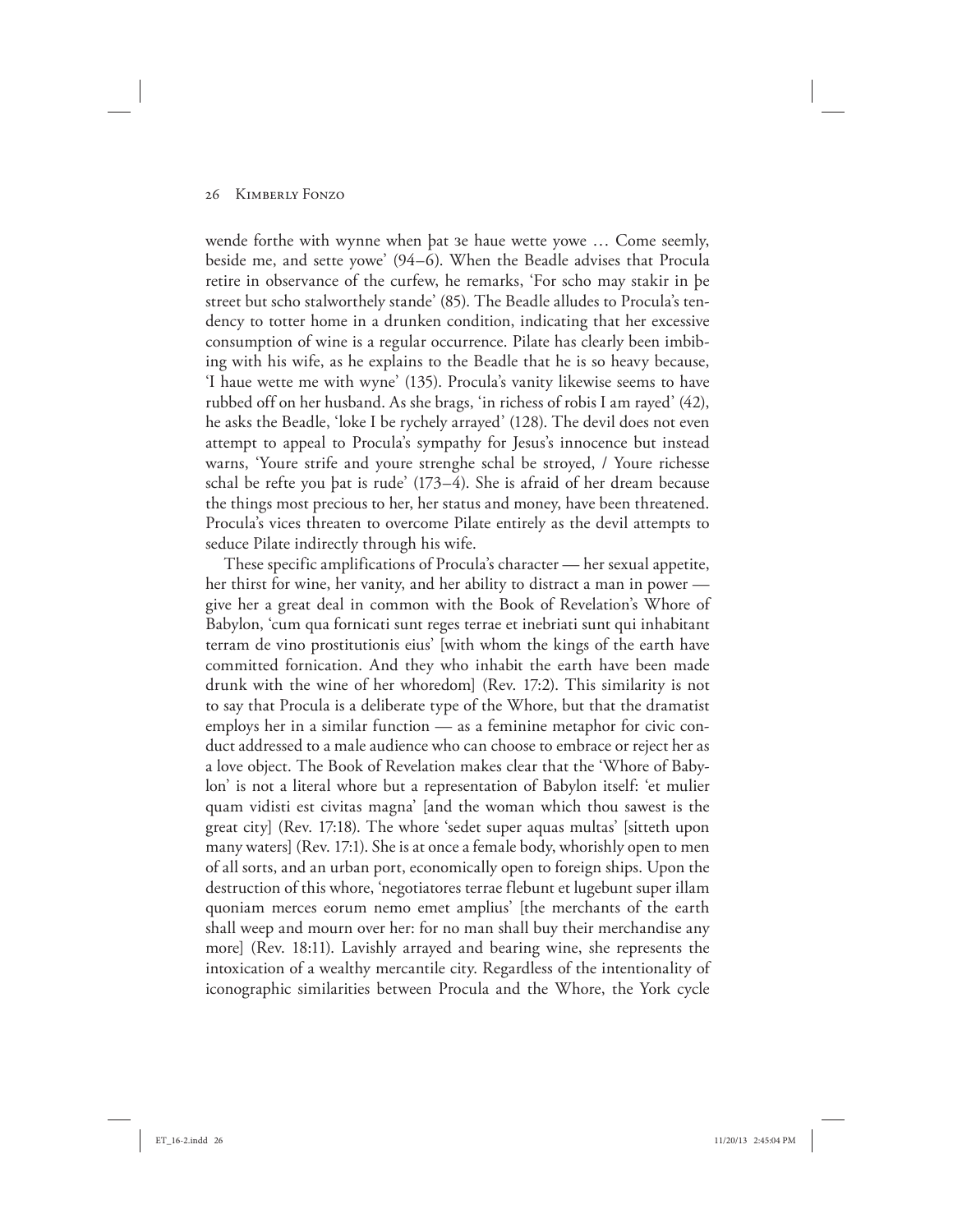and the Book of Revelation employ the same gendered imagery in order to represent all that is seductive and destructive about urban life.

The Whore of Babylon was an established local symbol of civic vices in York. For example, York Minster's Great East Window, which John Thornton completed between 1405 and 1408, depicts scenes from the Old Testament in its upper section and scenes from the apocalypse cycle in its lower section, prominently featuring the Whore of Babylon. $^{43}$  The window's representation of the apocalypse emphasizes civic morality. Its images show angels harvesting God's wrath from vine-plants and treading it in a winepress. The angels pour the wine-coloured wrath into various parts of Babylon, destroying the city. One section depicts the Whore of Babylon riding on the beast and holding a yellow chalice full of wine, representing her powers of intoxication over the town as well as the downfall that she brings upon herself, the city, by evoking God's wrath — the wine which is the anti-type to her own. A snake crawls over her shoulder, representing her typological connection to Eve. The panel next to the one portraying the Whore depicts a group of merchants, mourning for the fall of Babylon and the Whore, who are one and the same. The creators of the window apparently intended to inspire virtuous civic conduct. In its last panel devoted to the apocalypse, the Great East Window shows the contrasting city of New Jerusalem, governed by God in heaven. Pontifical records show that the church's prayers, readings, and antiphons dwelt upon imagery and themes of New Jerusalem as a model for York itself.44

The Book of Revelation likewise contrasts Babylon and the Whore with New Jerusalem, which is described as being 'paratam sicut sponsam ornatam viro suo' [prepared as a bride adorned for her husband] (Rev. 21:2). Barbara Rossing identifies this contrasting characterization of Babylon and New Jerusalem as an example of the classical two-ways topos, in which the male protagonist faces the choice between a righteous, good woman and a seductive, evil woman, who symbolically represent a young man's potential paths in life.45 The decadent city of Babylon is the whore, whom Christians ought to reject for the love of the New Jerusalem, the virgin. While these women might seem to be opposites, they also have a great deal in common. They are both arrayed in fine jewels and are both potential sexual partners for the man who chooses between them — although in the case of the virginal bride, the implication is consummation delayed until marriage. Both images associate women with luxury, but the whore embodies sinful luxury enjoyed on earth, while the bride represents divine luxury enjoyed as a reward in heaven. In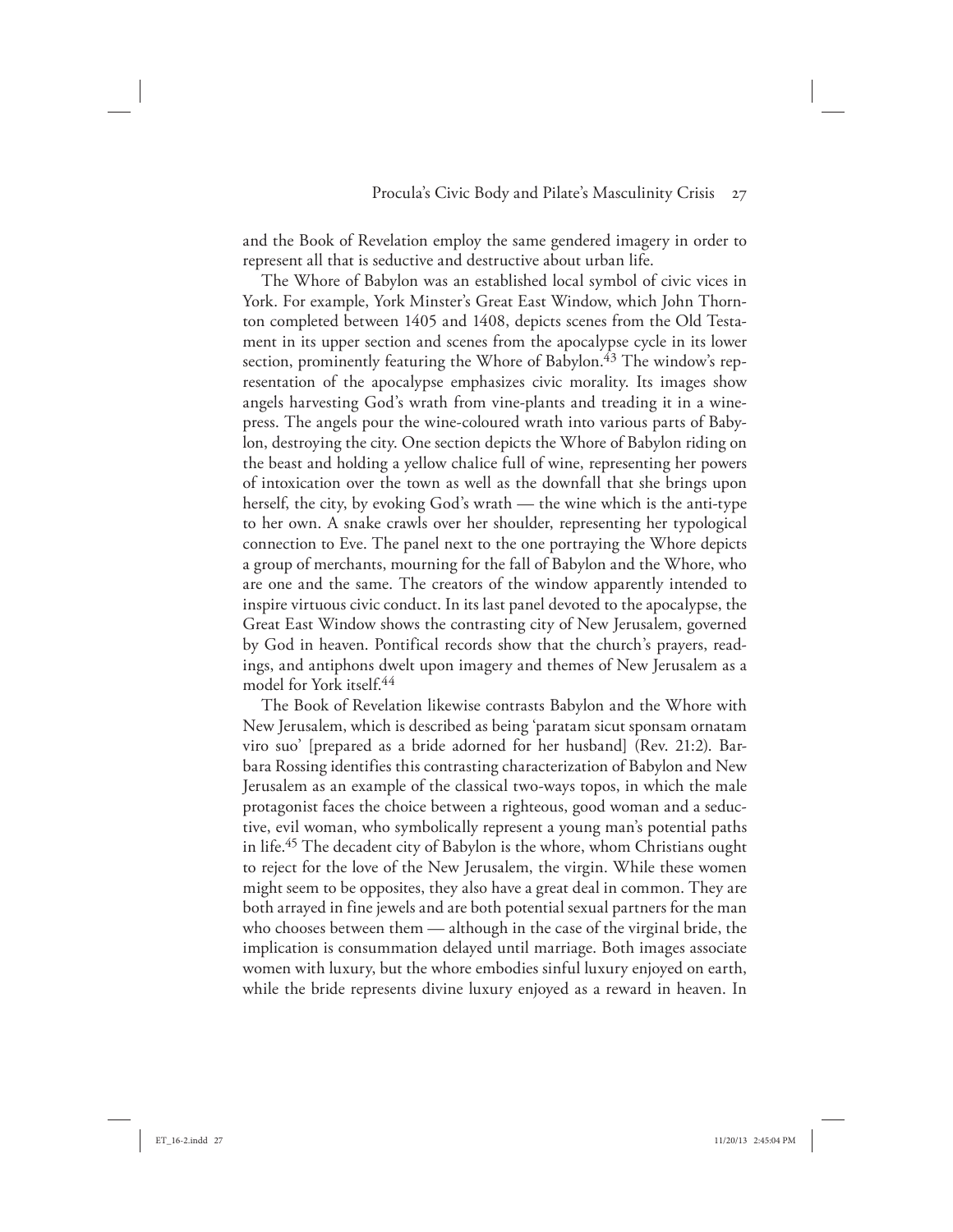*Piers Plowman,* William Langland characterizes this duality of feminized luxury in one allegorical personification, Lady Meed, who can be either a bride or a bawd, depending upon her custodian. Much like the Book of Revelation, the York cycle presents a bawdy woman, Procula, as a model of urban identity to avoid. Unlike the Book of Revelation, the York cycle's superior alternative civic model is not a virtuous woman but a man, the proto-Christian Beadle. Pilate's example is not of the man who avoids temptation so that he might receive riches in heaven but of a man who avoids temptation so that he might earn the prestige and friendship that his manhood alone can bestow upon him. The Beadle is, above all, the model of obedience much like the York cycle's Christ, whom Fitzgerald has characterized as the play's primary model of masculinity. This is a model, Fitzgerald claims, of 'self-sacrifice, self-erasure, of absence — in other words, of compliance with normative ideals of masculinity — in the name of fortitude<sup>'46</sup> Like Jesus, obedient to his heavenly father's commands, the Beadle is obedient to the dictates of earthly law and influences Pilate to behave in the same way.

By expanding Procula's character and transforming her into a foil for the Beadle, the York cycle continues onstage the centuries-long transformation of Pilate's character from shameful bureaucrat to critical judge. Pilate's struggle to resist Procula's influence in order to do his job in court demonstrates that she is not only a cautionary example, regulating and containing the conduct of women, but also one meant to regulate and contain the conduct of men. In this way, the play functions as a civic psychomachia, in which Pilate plays the conflicted Everyman or Mankind. Procula symbolizes the kind of urban effeminacy to be avoided by all. Pilate's own conversion at the hands of the Beadle toward accepting masculine civic duty enables him to make the proper decision in Jesus's case. Although he personally believes Jesus's claims to divinity, declaring after Christ's testimony, 'Me semys þat it is soth þat he saies' (30.482), he ultimately condemns him according to the strict letter of the law. When Cayphas tells him, 'To be kyng he claymeth, with croune' (33.329), Pilate responds, 'Sir, trulye þat touched to treasoune' (333), adopting the 'rules are rules' attitude initially exhibited by the Beadle. The devil's scheme to change the outcome of the trial through Procula's dream makes it clear that Pilate's strict adherence to bureaucracy is far from heartless; it is, in fact, what enables mankind's salvation. The York cycle's example of a disobedient, seductive, greedy, vain, and misguided Procula therefore not only puts women in their place; it puts all men in their place, in the service of the law.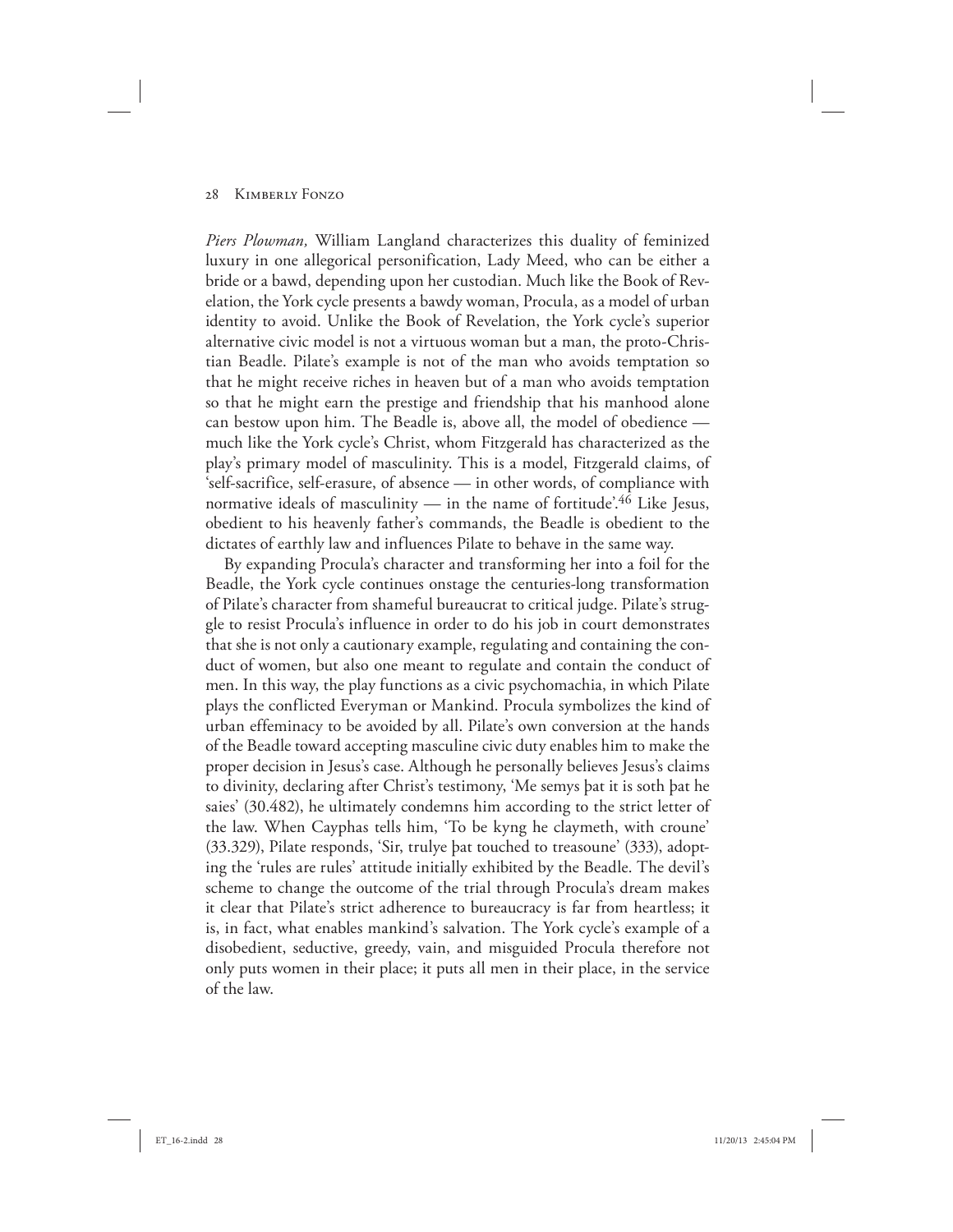### **Notes**

- 1 Vulgate, Douay-Rheims.
- 2 See Pseudo-Bede, *In Matthaei Evangelium Expositio,* ch. 27, Jacques-Paul Migne (ed.), *Patrologia Latina* (Paris, 1844–64), 92.0121C; Vincent de Beauvais, *Speculum Historiale* (Graz, 1965), 236; and Peter Comestor, *Historia Scholastica,* ch. 167, Patrologia Latina, 198.1628B. Comestor suggests that the devil recognizes Jesus as a threat when he hears the saints celebrating the impending crucifixion in purgatory.
- 3 See C.W. Marx, 'The *Gospel of Nicodemus* in Old English and Middle English', Zbigniew Izydorczyk (ed.), *The Medieval* Gospel of Nicodemus*: Texts, Intertexts, and Contexts in Western Europe* (Tempe, AZ, 1997), 241.
- 4 See Katie Normington, *Gender and Medieval Drama* (Cambridge, 2004), 133–40.
- 5 Mervyn James, 'Ritual, Body, and Social Body in the Late Medieval English Town', *Past and Present* 98 (1983), 12.
- 6 See Jeremy Goldberg, 'The Craft Guilds, the Corpus Christi Play and Civic Government', Sarah Rees Jones (ed.), *The Government of Medieval York: Essays in Commemoration of the 1396 Royal Charter* (York, 1997), 141–63. See also Gweno Williams, Alison Findlay, and Stephanie Hodgson-Wright, 'Payments, Permits, and Punishments: Women Performers and the Politics of Place', Pamela Allen Brown and Peter Parolin (eds), *Women Players in England, 1500–1600: Beyond the All-Male Stage* (Hampshire, 2005), 45–70. For arguments of exclusive male performance in the York cycle and similar pageant festivals, see Meg Twycross, '"Transvestism" in the Mystery Plays', *Medieval Theatre* 5.2 (1985),123–80 and Richard Rastall, 'Female Roles in All-Male Casts', *Medieval Theatre* 7.1 (1985), 25–51.
- 7 See Ruth Evans, 'Body Politics: Engendering Medieval Cycle Drama', Ruth Evans and Lesley Johnson (eds), *Feminist Readings in Middle English Literature: The Wife of Bath and All Her Sect* (London, 1994),112–39.
- 8 Christina Fitzgerald, *The Drama of Masculinity and Medieval English Guild Culture* (New York, 2007), 6.
- 9 Ibid, 1.
- 10 Ibid, 60.
- 11 Ibid, 61.
- 12 A.F. Johnston and M. Rogerson (eds), *Records of Early English Drama: York,* 2 vols (Toronto, 1979), 707.
- 13 Marx, 'The *Gospel of Nicodemus*', 242.
- 14 Ibid, 236.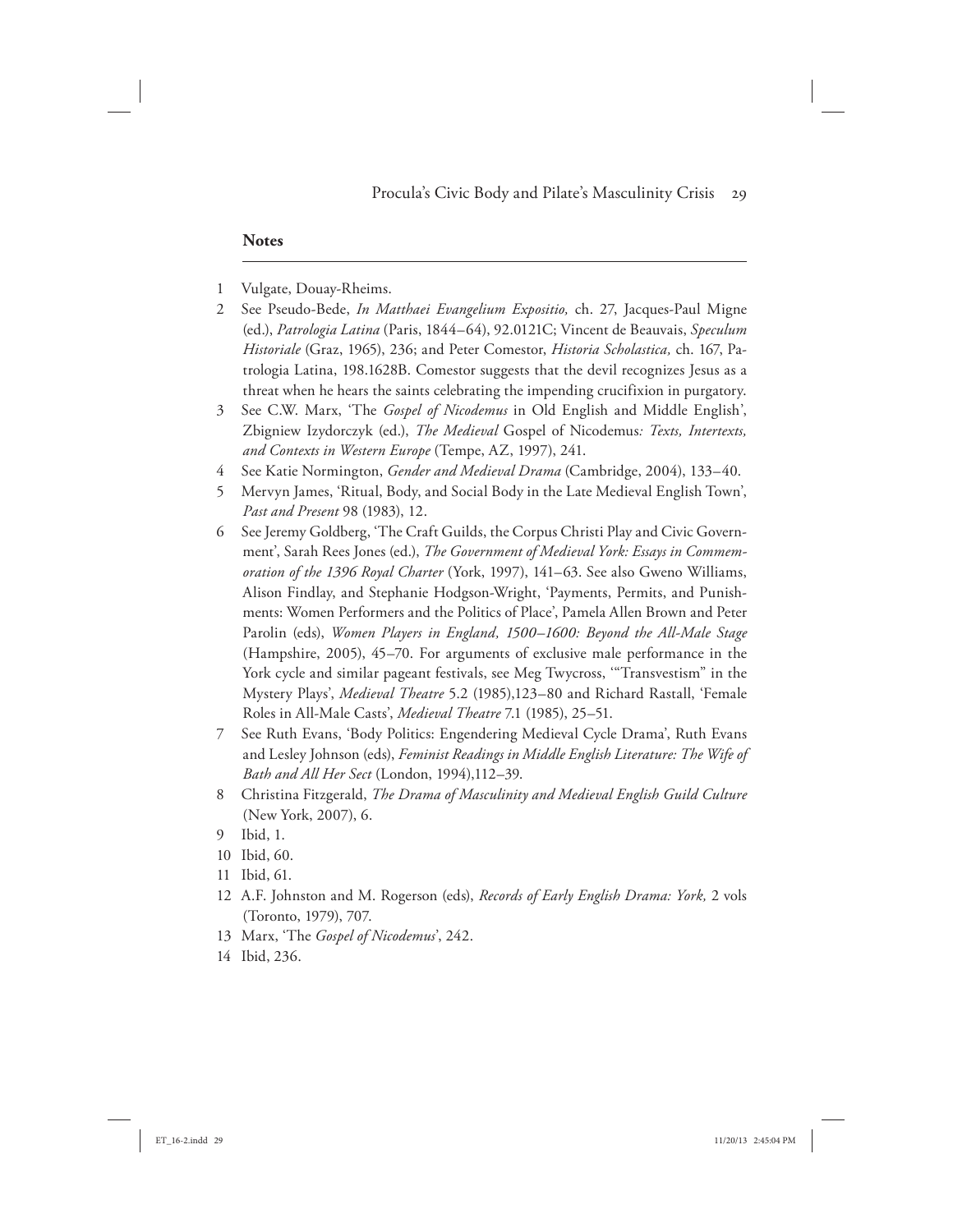- 15 M.R. James (trans.), J.K. Elliot (ed.), 'The Gospel of Nicodemus', *The Apocryphal New Testament: A Collection of Apocryphal Christian Literature in an English Translation Based on M.R. James* (Oxford, 1993), 172.
- 16 See note 2.
- 17 *Glossa Ordinaria*, ch. 27, *Patrologia Latina*, 114.0173D. Translation taken from C. William Marx (trans.), *The Devil's Rights and Redemption in the Literature of Medieval England* (Cambridge, 1995), 52.
- 18 Ruth Nisse, 'Naked Visions', *Defining Acts: Drama and the Politics of Interpretation in Late Medieval England* (Notre Dame, IN, 2005), 47–74.
- 19 See Roger Ellis, 'Flores ad fabricandam ... coronam': An Investigation into the Use of the Revelations of St Bridget in Fifteenth-Century England', *Medium Aevum* 51 (1982), 163–86 and Kathryn Kerby-Fulton, *Books Under Suspicion: Censorship and Tolerance of Revelatory Writing in Late Medieval England* (Notre Dame, IN, 2006), 262–71. An unattributed version of Marguerite Porete's *Mirror of Simple Souls* can be found in manuscripts such as BL Add ms 37790 and Oxford, Bodleian Library Bodley ms 505, which belonged to Carthusian monasteries in Yorkshire. Kerby-Fulton has argued that while readers of these manuscripts would not have known that a condemned heretic had written the *Mirror*, they would have known that a woman wrote it, given the gendered language of the text (261). Futhermore, Kerby-Fulton notes that the work is included with other works addressing women's mysticism such as Julian of Norwich's *Revelation* and *The Chastising of God's Children*, a work addressed to a female audience warning of the deceptions of visions (262–71).
- 20 P. Glorieux (ed.), *Jean Gerson: Ouevres completes*, vol. 9 (Paris, 1960–73), 468. Translation taken from D. Catherine Brown (trans.), *Pastor and Laity in the Theology of Jean Gerson* (Cambridge, 1987), 223.
- 21 Ibid, 64.
- 22 Quoted in Nancy Caciola, *Discerning Spirits: Divine and Demonic Possession in the Middle Ages* (Ithaca, 2003), 291. Also see Kerby-Fulton, *Books Under Suspicion*, 200.
- 23 Richard Beadle (ed.), *The York Plays: A Critical Edition of the York Corpus Christi*  Play as Recorded in British Library Additional Ms 35290, vol. 1 (Oxford, 2009). All subsequent quotations are taken from this edition.
- 24 Denis Searby (trans.), *The Revelations of St. Birgitta of Sweden,* vol. 2 (Oxford, 2008), 87.
- 25 See Kerby-Fulton, *Books Under Suspicion*, 239.
- 26 Ibid, 245–6.
- 27 See Elza Tiner, 'English Law in the York Trial Plays', Clifford Davidson (ed.), *The Dramatic Tradition of the Middle Ages* (New York: AMS, 2005),140–9; Sarah Beckwith, 'Penance, Presence, Punishment', *Signifying God: Social Relation and Symbolic*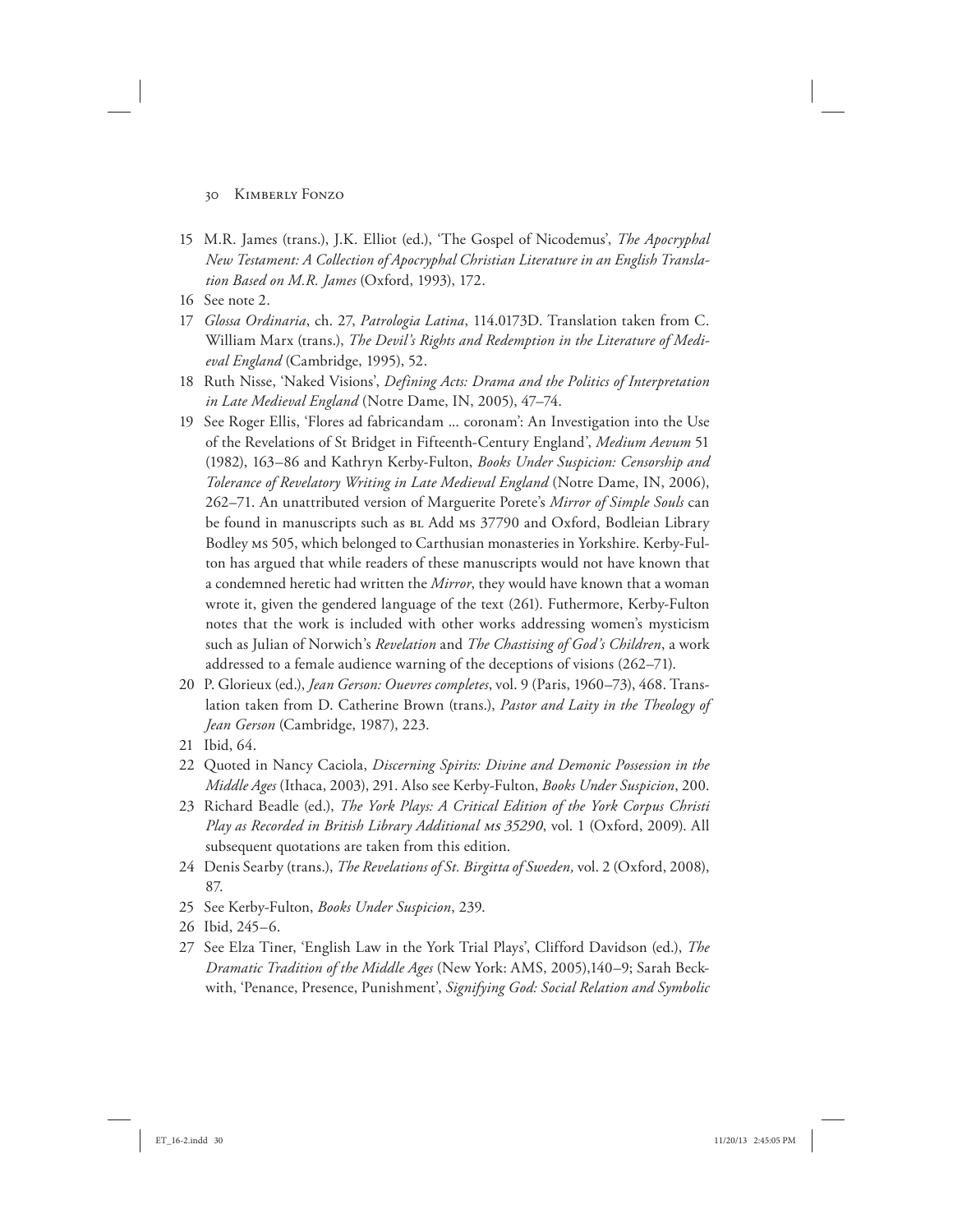*Act in the York Corups Christi Plays* (Chicago, 2001), 90–117; and Pamela M. King, 'Feast of Fools', *The York Mystery Cycle and the Worship of the City* (Cambridge, 2006), 184–204.

- 28 Olga Horner, '"Us Must Make Lies": Witness, Evidence, and Proof in the York *Ressurection*', *Early English Theatre* 20 (1998), 54.
- 29 The story also appears in the *Stanzaic Life of Christ*, Mirk's *Festial*, and Higden's *Polychronicon*. See Arnold Williams, *The Characterization of Pilate in the Towneley Plays* (East Lansing, MI, 1950), 9.
- 30 Williams, *Characterization of Pilate*, 1.
- 31 Ibid, 7.
- 32 For a discussion of Erec's uxoriousness, particularly in relation to Chrétien's source text, the *Aeneid*, see Marilynn Desmond, *Reading Dido: Gender, Textuality, and the Medieval Aeneid* (Minneapolis, 1994), 99–128.
- 33 Ibid, 172. Beatrice is called Veronica in some Latin editions.
- 34 William Henry Hulme (trans.), 'The Acts of Pilate', *The Middle English Harrowing of Hell and Acts of Pilate* (London, 1907). All four versions are printed side-by-side. Quotations are taken from the Harley ms 4196 version. All subsequent quotations are taken from this edition.
- 35 *Middle English Dictionary*, s.v. 'bedel'.
- 36 Ibid.
- 37 See Deborah Youngs and Simon Harris, 'Demonizing the Night in Medieval Europe: A Temporal Monstrosity?' Bettina Bildhauer and Robert Mills (eds), *The Monstrous Middle Ages* (Cornwall, 2003), 134–54. Also see Marjorie Keniston McIntosh, *Controlling Misbehavior in Medieval England, 1370–1600* (Cambridge, 1998), 31, n. 20. McIntosh notes that English court records for urban areas indicate, 'Nightwalking was of major concern from the 1350s through about 1540, after which it virtually disappeared' (31).
- 38 Katie Normington, *Gender and Medieval Drama*, 133, has asserted that Procula's relegation to the home during curfew 'demonstrates the changes which occurred in the social world of late medieval England. [Procula] illustrates the increasing distance between public and private worlds, and the establishment of separate spheres for men and women'.
- 39 See Ruth Mazo Karras, *From Boys to Men: Formations of Masculinity in Late Medieval Europe* (Philadelphia, 2003), 153.
- 40 Fitzgerald, *Drama of Masculinity*, 75.
- 41 Douglas Sugano (ed.), *The N-Town Plays* (Kalamazoo, MI, 2007). All subsequent quotations are taken from this edition.
- 42 Normington, *Gender and Medieval Drama*, 133.